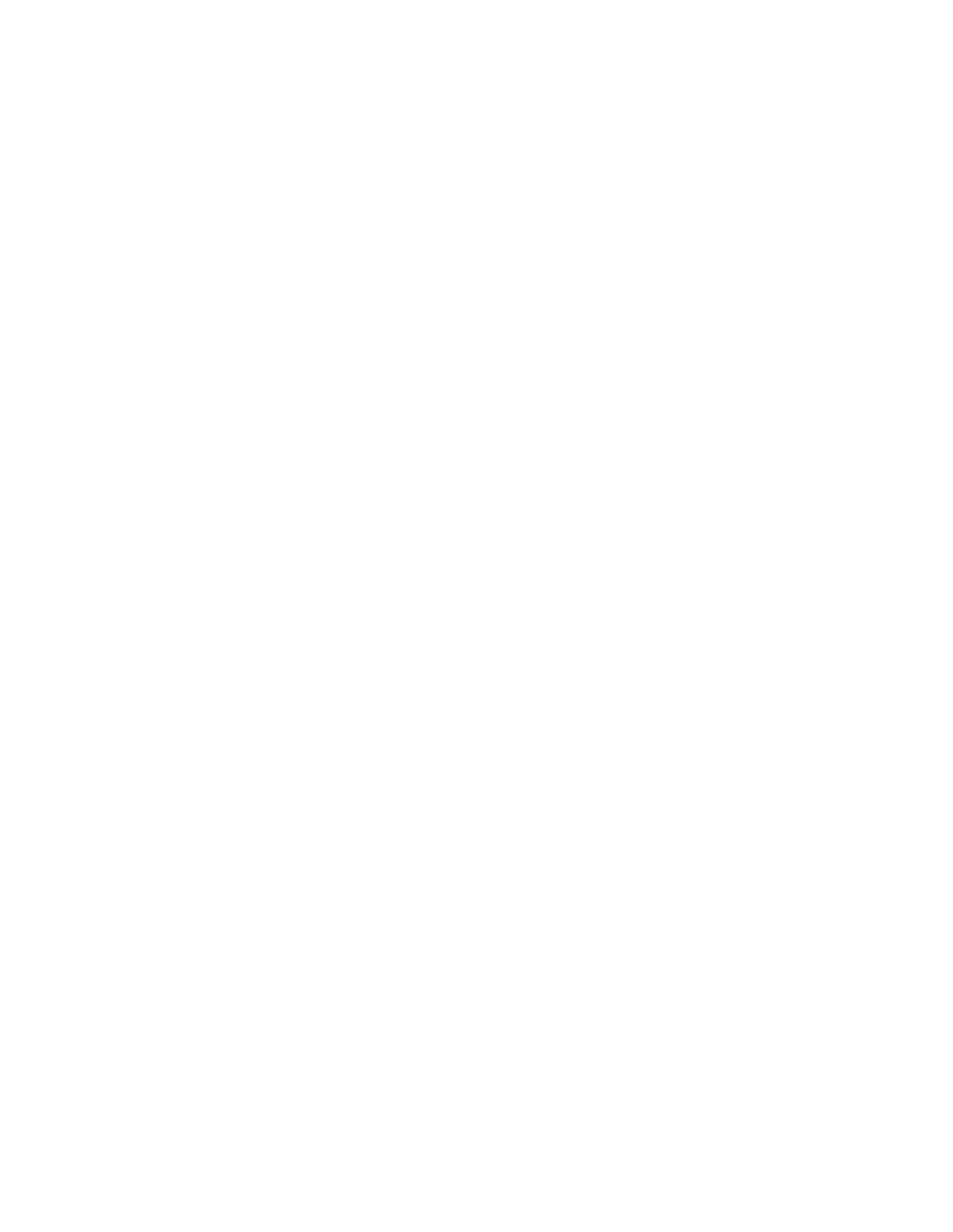# **Installing and Using The VT1200 Video Terminal**

Order Number EK–V1200–UG–001

 $\mathbf{I}$ 

**Digital Equipment Corporation**

 $\overline{\Gamma}$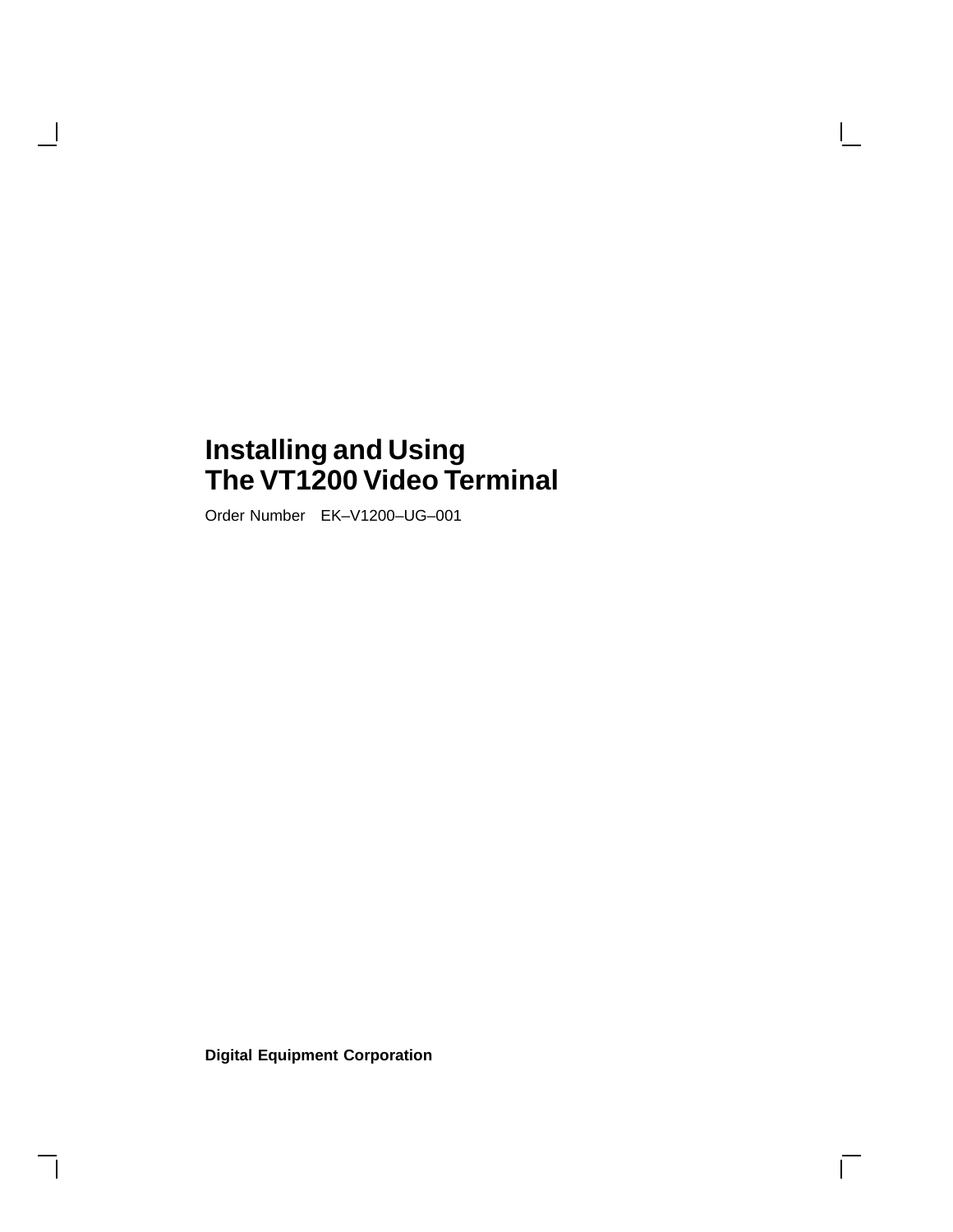First Edition, July 1990

The information in this document is subject to change without notice and should not be construed as a commitment by Digital Equipment Corporation. Digital Equipment Corporation assumes no responsibility for any errors that may appear in this document.

The software described in this document is furnished under a license and may be used or copied only in accordance with the terms of such license.

No responsibility is assumed for the use or reliability of software on equipment that is not supplied by Digital Equipment Corporation or its affiliated companies.

Restricted Rights: Use, duplication, or disclosure by the U. S. Government is subject to restrictions as set forth in subparagraph (c) (1) (ii) of the Rights in Technical Data and Computer Software clause at DFARS 252.227–7013.

Copyright © by Digital Equipment Corporation 1990

All Rights Reserved. Printed in Taiwan.

**FCC NOTICE:** The equipment described in this manual generates, uses, and may emit radio frequency energy. The equipment has been type tested and found to comply with the limits for a Class A computing device pursuant to Subpart J of Part 15 of FCC Rules, which are designed to provide reasonable protection against such radio frequency interference when operated in a commercial environment. Operation of this equipment in a residential area may cause interference, in which case the user at his own expense may be required to take measures to correct the interference.

AT&T and UNIX are trademarks of the American Telephone and Telegraph Company.

X Window System is a trademark of the Massachusetts Institute of Technology.

The following are trademarks of Digital Equipment Corporation:

| <b>DEC</b>         | <b>DECwindows</b> | <b>PDP</b>         | ThinWire            |
|--------------------|-------------------|--------------------|---------------------|
| <b>DECall</b>      | <b>DECwriter</b>  | P/OS               | <b>ULTRIX</b>       |
| <b>DECconnect</b>  | <b>DIBOL</b>      | Professional       | ULTRIX-32           |
| <b>DEC</b> mailer  | LA                | Q-bus              | <b>UNIBUS</b>       |
| <b>DEC</b> mate    | LA50              | $Q22$ -bus         | VAX                 |
| <b>DECnet</b>      | LA75 Companion    | Rainbow            | <b>VAX</b> station  |
| <b>DECserver</b>   | LN01, LN03        | <b>ReGIS</b>       | <b>VMS</b>          |
| <b>DECservice</b>  | LN03 PLUS         | <b>RSTS</b>        | <b>VR150</b>        |
| <b>DEC</b> station | LQP02             | <b>RSX</b>         | VT, VT52, VT100     |
| <b>DEC</b> support | <b>MASSBUS</b>    | <b>RT</b>          | VT220, VT320, VT420 |
| <b>DECterm</b>     | MicroPDP          | Scholar            | VT1200              |
| <b>DECUS</b>       | MicroVAX          | <b>SERVIcenter</b> | -------------       |

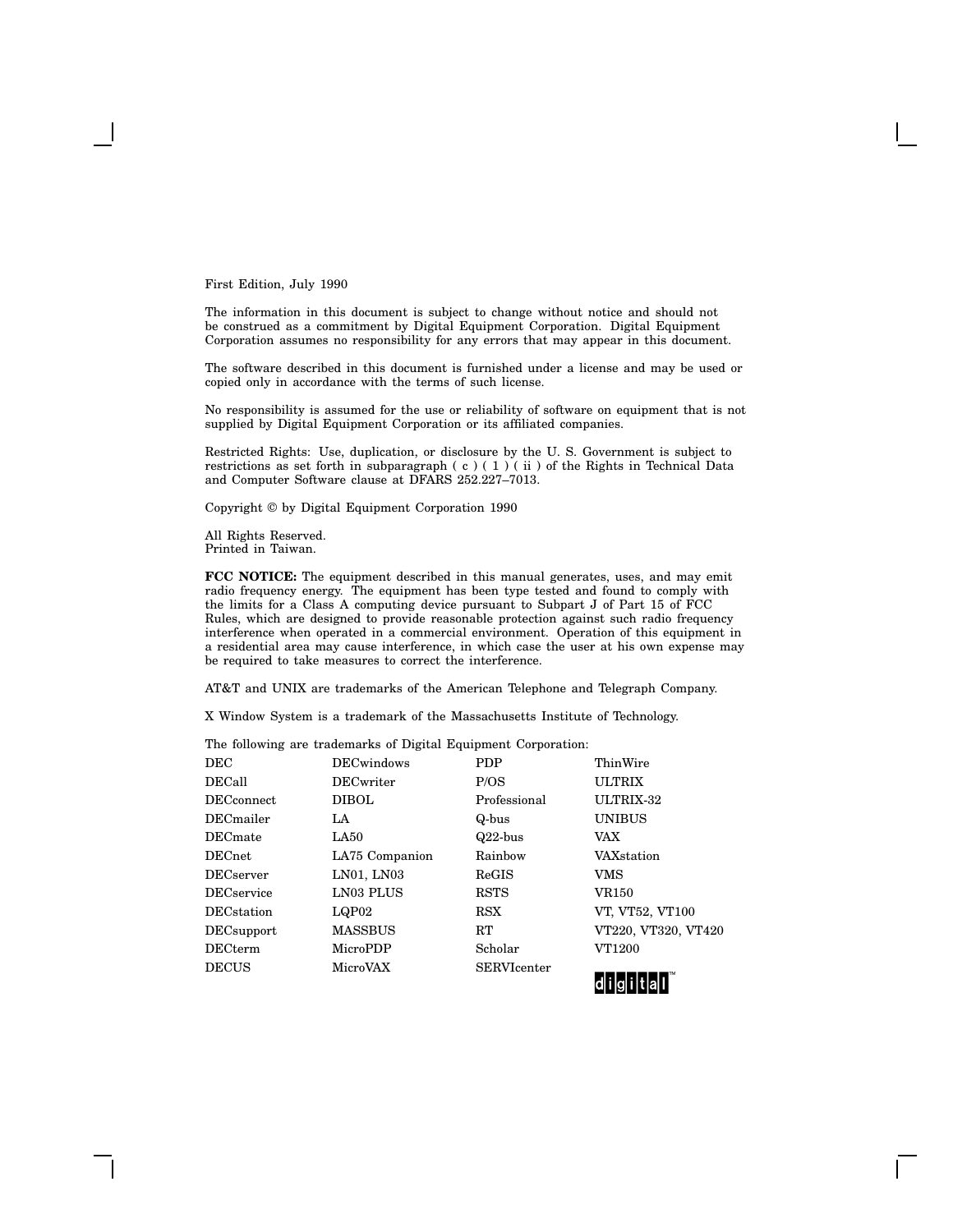# **Contents**

# **About This Guide** xi

 $\overline{\phantom{a}}$ 

| A Look at the Terminal                                                                                  |
|---------------------------------------------------------------------------------------------------------|
|                                                                                                         |
| System Box $\ldots \ldots \ldots \ldots \ldots \ldots \ldots \ldots \ldots \ldots \ldots \ldots \ldots$ |
|                                                                                                         |
|                                                                                                         |
|                                                                                                         |
| X Window Sessions and Video Terminal Sessions                                                           |
| X Window System and DECwindows                                                                          |
|                                                                                                         |
| VMS Systems: LAT Protocol                                                                               |
| UNIX and ULTRIX Systems: TCP/IP TELNET Protocol                                                         |
| How the Terminal Works                                                                                  |
|                                                                                                         |
| Customizing Your Terminal                                                                               |
| Compatibility with VT Series Terminals                                                                  |
|                                                                                                         |
| Programming the Terminal                                                                                |

 $\mathbf{L}$ 

 $\Gamma$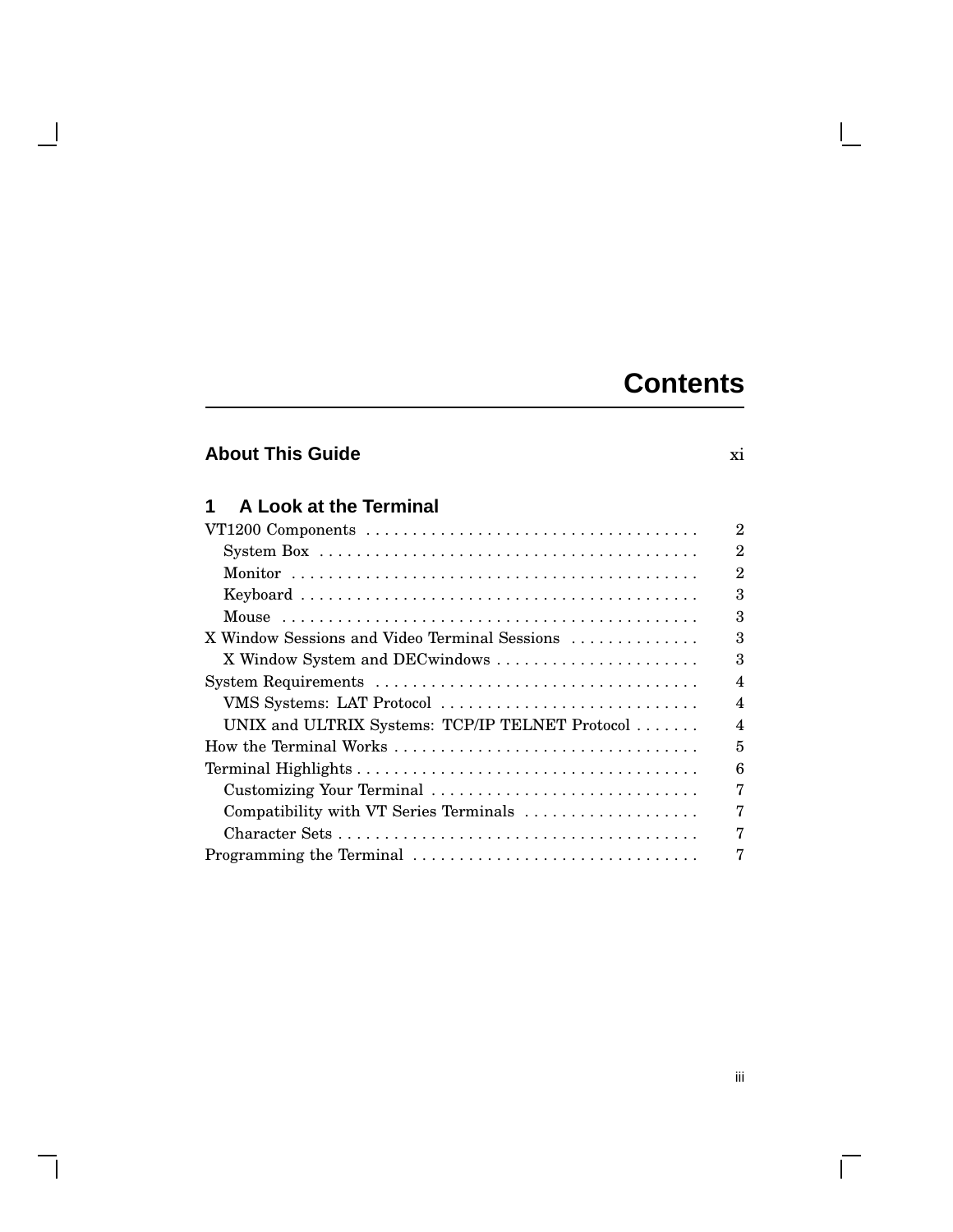### iv Contents

 $\overline{\phantom{0}}$ 

# **Installing Your Terminal**

# **2 Installing Your Terminal**

# **3 Getting Started**

| 32<br>Terminal Manager Window                                                      |  |
|------------------------------------------------------------------------------------|--|
| 32                                                                                 |  |
| 34<br>Choosing the Correct Keyboard Type                                           |  |
| 35<br>Starting a Session on Your Host System                                       |  |
| Starting a Video Terminal or X Window Session<br>36                                |  |
| Starting a Video Terminal or X Window Session<br>41<br>on an ULTRIX or UNIX System |  |
| 47<br>Starting a Video Terminal Session on the Serial Host Port                    |  |
| 47                                                                                 |  |

# **Using Your Terminal**

# **4 Using Windows**

|                                                                                                            | 51 |
|------------------------------------------------------------------------------------------------------------|----|
|                                                                                                            | 52 |
|                                                                                                            | 52 |
|                                                                                                            | 54 |
| Using Windows $\ldots \ldots \ldots \ldots \ldots \ldots \ldots \ldots \ldots \ldots \ldots \ldots \ldots$ | 55 |
|                                                                                                            | 55 |
|                                                                                                            | 56 |
|                                                                                                            | 57 |
|                                                                                                            | 58 |
|                                                                                                            | 59 |
|                                                                                                            |    |

 $\bar{\Gamma}$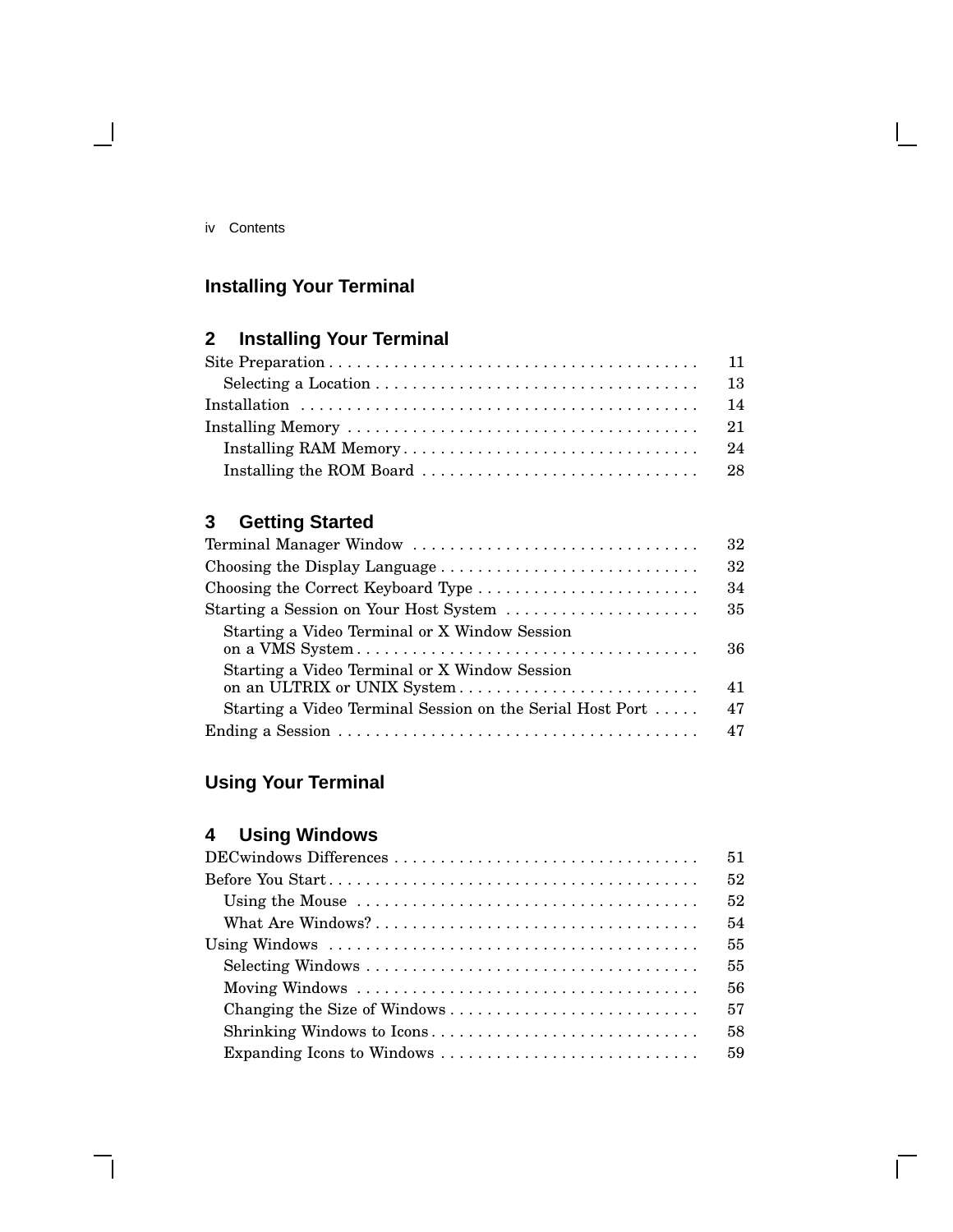### Contents v

 $\mathbf{I}$ 

 $\overline{\Gamma}$ 

| Stacking Overlapping Windows                 | 59  |
|----------------------------------------------|-----|
|                                              | -60 |
|                                              |     |
| Moving and Changing Settings in a Dialog Box | -63 |
|                                              |     |

# **5 Using Video Terminal (VTE) Windows**

 $\overline{\phantom{a}}$ 

|                                                                                              | 66 |
|----------------------------------------------------------------------------------------------|----|
| Clearing, Resetting, or Leaving the Session                                                  | 68 |
| Copying and Pasting Text $\dots\dots\dots\dots\dots\dots\dots\dots\dots\dots\dots\dots\dots$ | 69 |
| Host Synchronization Required                                                                | 70 |
|                                                                                              | 71 |
|                                                                                              | 71 |
|                                                                                              | 72 |
| Customizing the VTE Window $\dots\dots\dots\dots\dots\dots\dots\dots\dots\dots\dots$         | 73 |
| Displaying the Customize Menu                                                                | 74 |
| Saving and Recalling Settings                                                                | 75 |
| Changing Your VTE Window Settings                                                            | 76 |
| Changing Your VTE Display Settings                                                           | 78 |
| Changing Your VTE General Operating Features                                                 | 80 |
| Changing Your VTE Keyboard Features                                                          | 84 |
| Choosing National Replacement Character Sets                                                 | 86 |
| Printing from a Video Terminal Window                                                        | 88 |

# **6 Using the Terminal Manager**

| Terminal Manager Window                                                                | 91  |
|----------------------------------------------------------------------------------------|-----|
|                                                                                        | 93  |
| Creating a Video Terminal Window on a VMS System                                       | 95  |
| Creating an X Window Session on a VMS System                                           | 99  |
| Creating a Video Terminal Window or X Window Session on an<br>ULTRIX or UNIX System    | 101 |
| Creating a Video Terminal Window on the Host or Printer Port<br>(VMS, ULTRIX, or UNIX) | 103 |
| Creating a TCP/IP X Window Session                                                     | 104 |
|                                                                                        | 105 |
|                                                                                        | 105 |
|                                                                                        |     |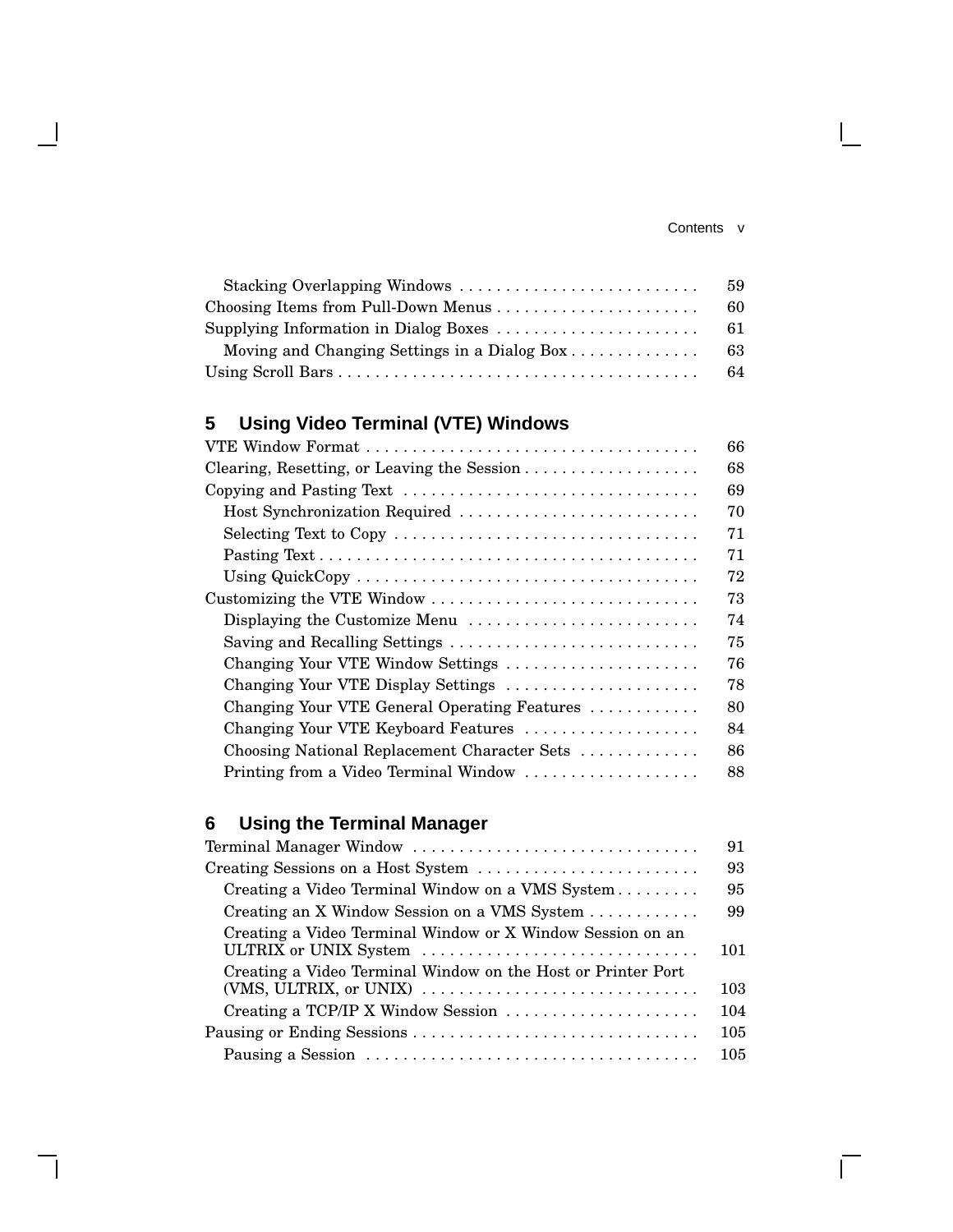### vi Contents

 $\overline{\phantom{0}}$ 

# **7 Customizing the Terminal Manager**

| Displaying the Customize Menu                              | 112 |
|------------------------------------------------------------|-----|
| Saving and Recalling Settings                              | 113 |
| Changing Your Keyboard Settings                            | 114 |
| Choosing the Display Language                              | 117 |
| Changing Your Pointer and Mouse Settings                   | 118 |
| Changing Your Print Screen Settings                        | 120 |
| Changing Your Security Settings                            | 122 |
| Locking Your Customize Dialog Boxes                        | 125 |
| Activating Customize Password Security                     | 127 |
| Changing Your Window Settings                              | 129 |
| Controlling the Display of Messages                        | 132 |
| Changing Your Host Port or Printer Port Settings           | 134 |
| Changing Your LAT Settings                                 | 138 |
| Changing Your TCP/IP Settings<br>(ULTRIX and UNIX Systems) | 142 |
| Changing Your TCP/IP Name Server Settings                  | 144 |
| Changing Your TCP/IP Routing Table Settings                | 145 |
| Changing Your Font Path Settings                           | 147 |

# **8 The Keyboard**

| LK401 Keyboard $\ldots \ldots \ldots \ldots \ldots \ldots \ldots \ldots \ldots \ldots \ldots \ldots \ldots$ | 151 |
|-------------------------------------------------------------------------------------------------------------|-----|
|                                                                                                             | 151 |
|                                                                                                             | 151 |
|                                                                                                             | 152 |
|                                                                                                             | 155 |
|                                                                                                             | 155 |
| Top-Row Function Keys $\dots \dots \dots \dots \dots \dots \dots \dots \dots \dots \dots \dots$             | 156 |
|                                                                                                             | 158 |
|                                                                                                             | 158 |
|                                                                                                             | 159 |
|                                                                                                             |     |

 $\bar{\Gamma}$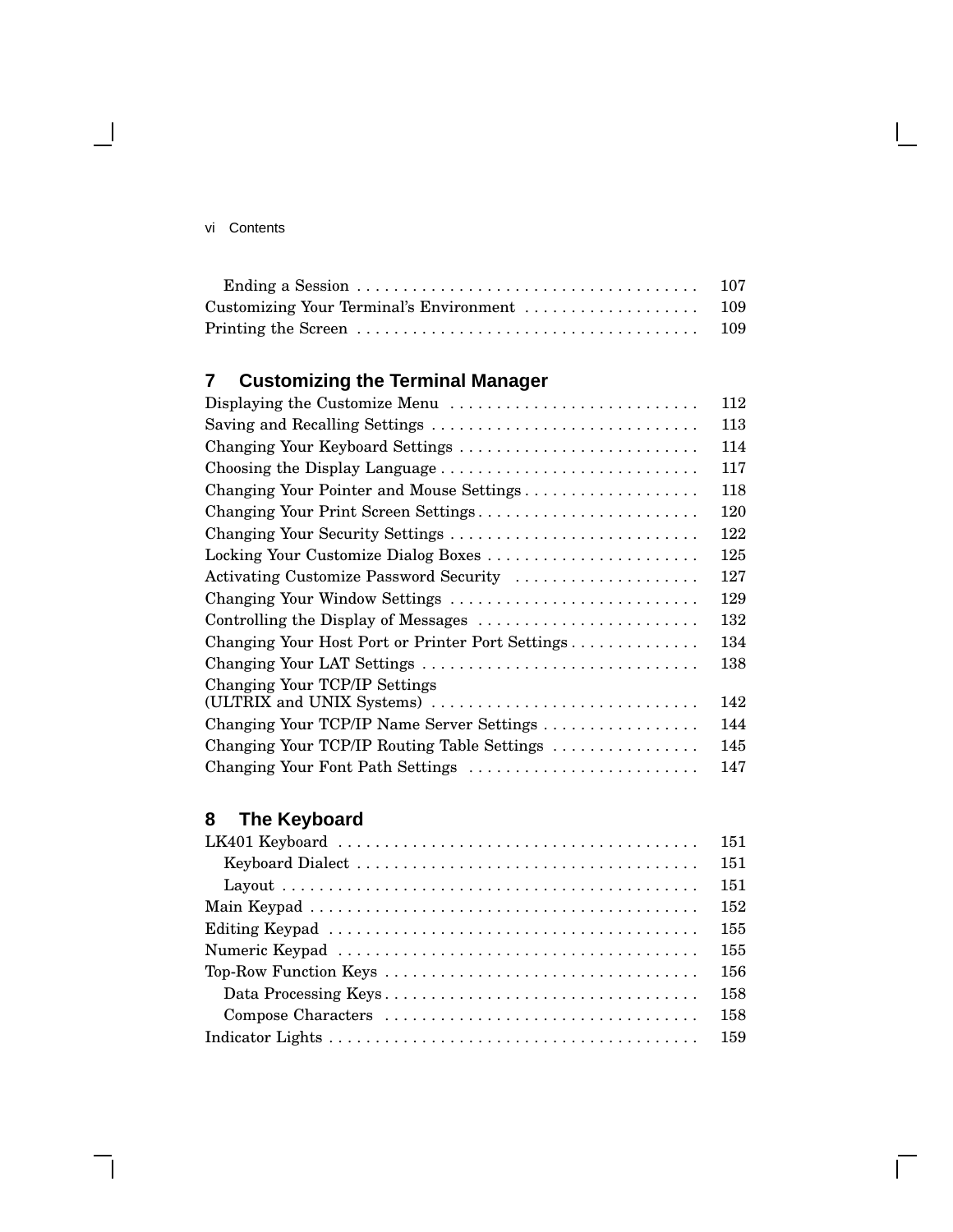$\overline{\Gamma}$ 

# **9 Typing Additional Characters**

| Key Sequences with Nonspacing Diacritical Keys                        | 162 |
|-----------------------------------------------------------------------|-----|
| How to Type a Character Using the Compose Character Key $\dots$       | 163 |
| How to Type a Character Using the Group Shift Key $\dots \dots \dots$ | 163 |
|                                                                       | 164 |
| Canceling or Restarting a Key Sequence                                | 164 |
|                                                                       |     |

# **10 VTE Programming Summary**

# **11 Solving Problems and Getting Service**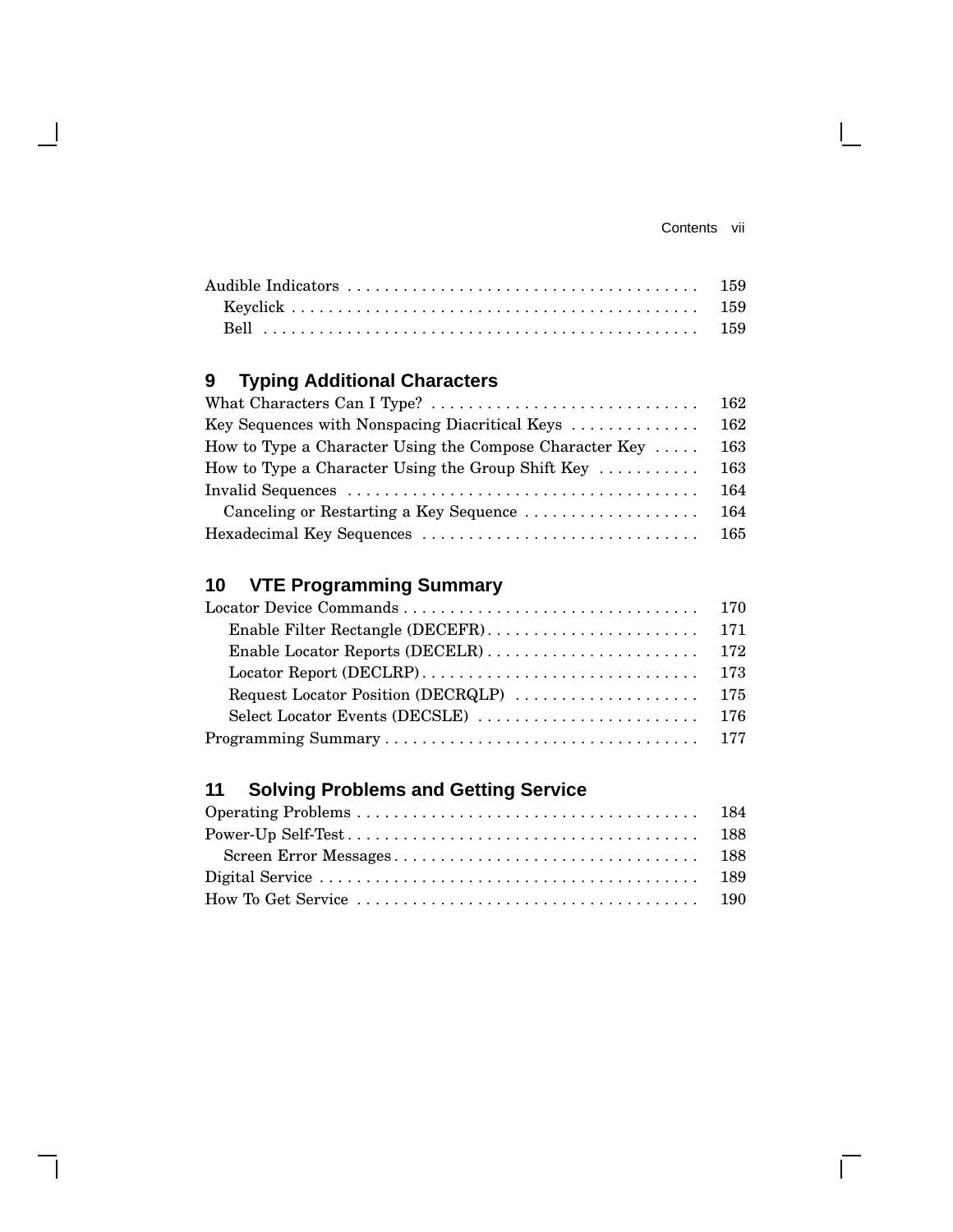viii Contents

 $\blacksquare$ 

# **A Specifications**

# **B Options and Documentation**

## **C Communication**

|                                               | 198 |
|-----------------------------------------------|-----|
|                                               | 199 |
| Serial Communication Cables                   | 200 |
| Serial XON/XOFF Flow Control                  | 200 |
|                                               | 201 |
| Modem Connections and Disconnections          | 201 |
|                                               | 202 |
| Communication Connector Signals               | 202 |
| Pin Signals for the Pointing Device Connector | 204 |
|                                               |     |
|                                               |     |

# **D System Management Tasks**

| Preparing the LAT Environment (VMS Systems)                 | 205 |
|-------------------------------------------------------------|-----|
| Preparing the TCP/IP Environment (ULTRIX and UNIX Systems). | 206 |
| Running a Remote X Window Session on a VMS System           | 215 |

 $\overline{\Box}$ 

# **Glossary**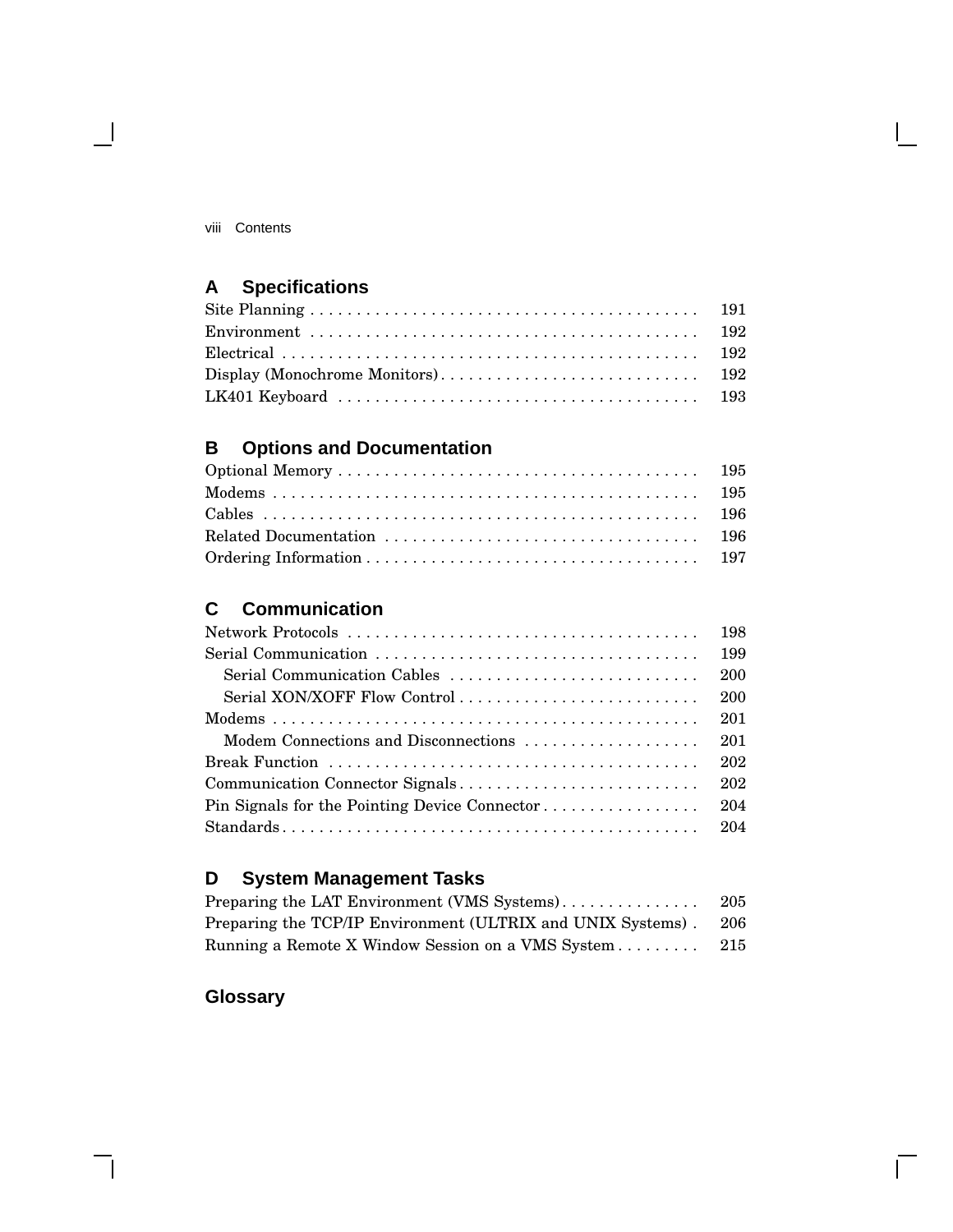Contents ix

 $\mathbf{L}$ 

 $\overline{\Gamma}$ 

# **Tables**

 $\overline{\phantom{a}}$ 

 $\overline{\phantom{a}}$ 

|         |                                                               | 162 |
|---------|---------------------------------------------------------------|-----|
| $9 - 2$ | Key Sequences for Additional Characters                       | 167 |
|         | 10–1 Primary DA Alias Responses from the Terminal             | 183 |
|         | 10–2 Control Function Requests (non-VT320)                    | 183 |
|         |                                                               | 184 |
|         | C-1 6-Pin DEC-423 Communication and Printer Interface Signals | 203 |
|         | $C-2$ Pin Assignments for the Pointing Device Connector  204  |     |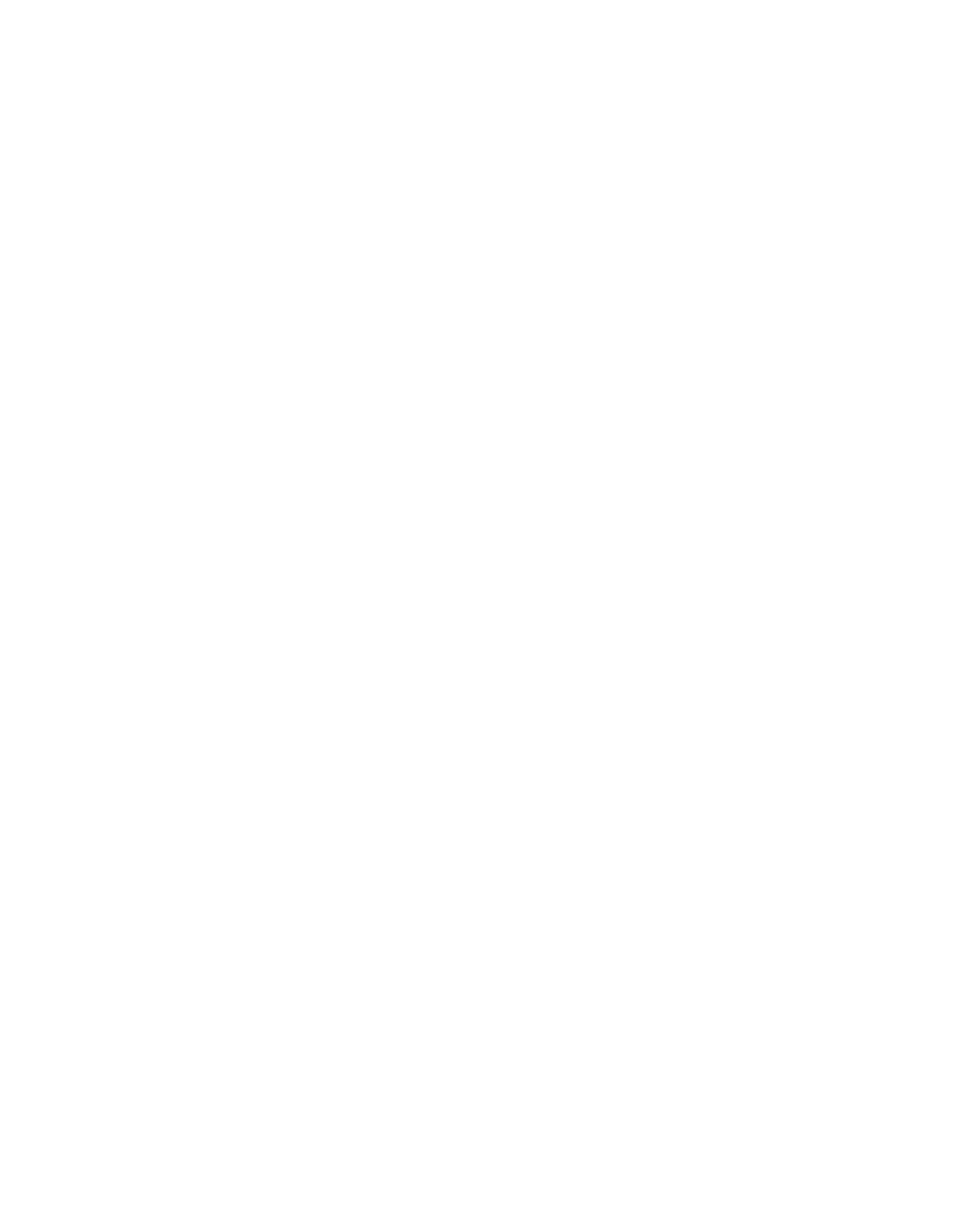**About This Guide**

This guide is designed to help you install, operate, and maintain your VT1200 video terminal. The guide provides information on how to open X window or video terminal sessions on a VMS, ULTRIX, or UNIX system.

### **Who Should Use This Guide**

This guide is for the installer and general user of the VT1200 video terminal. The guide also provides programmers with a summary of control functions they can use when writing applications for video terminal (VTE) windows.

## **Organization**

This guide contains the following chapters and appendices:

- Chapter 1, "A Look at the Terminal," provides an overview of the terminal and its features.
- Chapter 2, "Installing Your Terminal," describes how to install your terminal and connect it to a host computer system. The chapter also describes how to install optional RAM and ROM boards.
- Chapter 3, "Getting Started," describes how to start a session on your host system. You can use the terminal with VMS, ULTRIX, or UNIX systems.
- Chapter 4, "Using Windows," describes how to to manipulate windows, choose menu items, and edit text. The chapter also shows how to use the mouse.
- Chapter 5, "Using Video Terminal (VTE) Windows," describes how to use video terminal (VTE) windows. VTE windows let you emulate Digital's VT series of text terminals.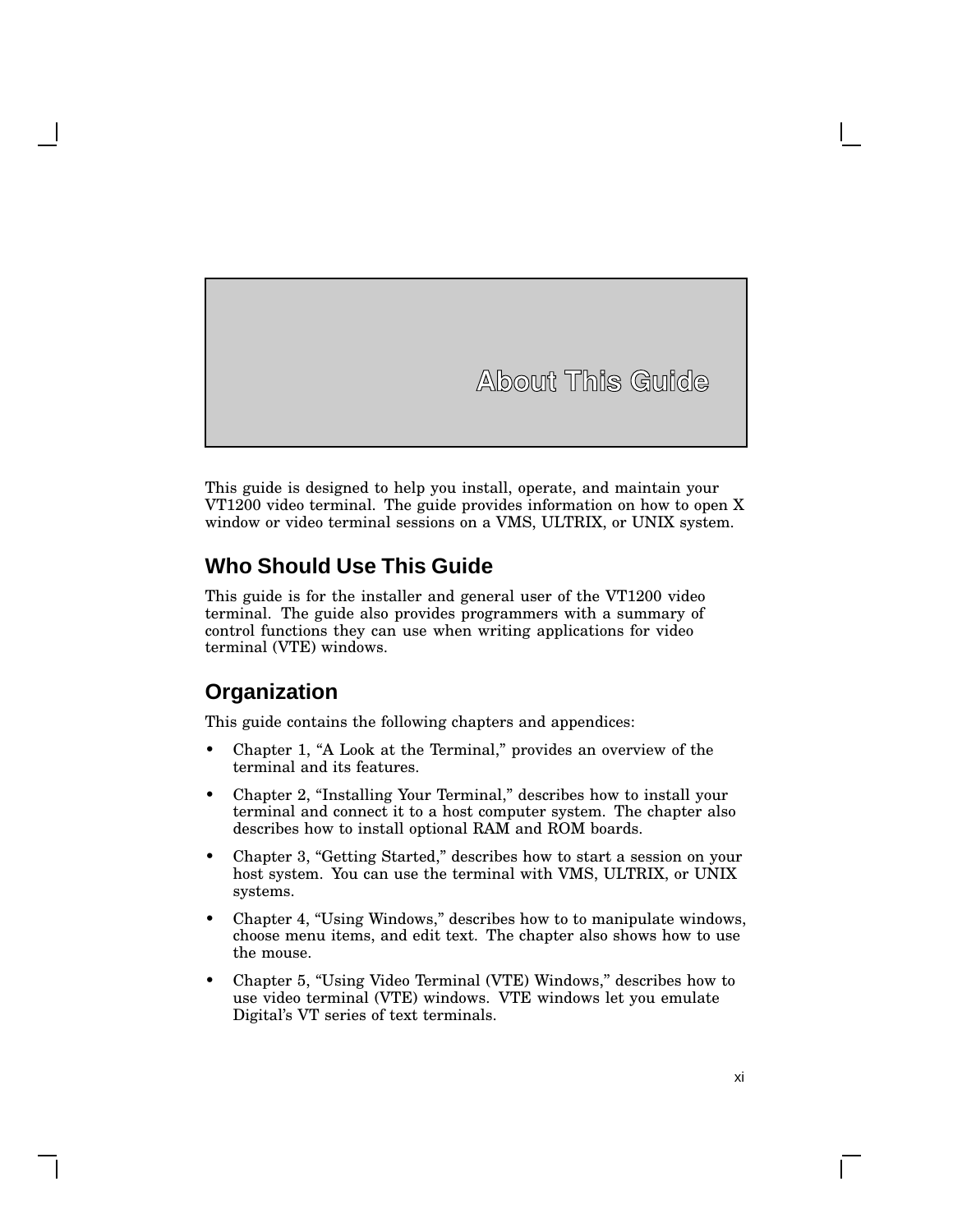xii About This Guide

- Chapter 6, "Using the Terminal Manager," describes how to use the Terminal Manager window. You use this window to begin and end sessions with a host system.
- Chapter 7, "Customizing the Terminal Manager," describes how to customize the terminal's operating settings for your computing environment and personal preference.
- Chapter 8, ''The Keyboard,'' describes the function of the keyboard's keys, bells, and indicator lights.
- Chapter 9, "Typing Additional Characters," describes how to enter characters that do not appear as standard characters on your keyboard (for example, accented letters).
- Chapter 10, "VTE Programming Summary," provides programmers with a quick-reference summary of VT1200 programming control functions for video terminal (VTE) window applications.
- Chapter 11, ''Solving Problems and Getting Service,'' describes how to solve typical operating problems and directs you where to get more help.
- Appendix A, "Specifications," lists the terminal's specifications.
- Appendix B, "Options and Documentation," lists options, related documentation, and ordering information.
- Appendix C, "Communication," provides technical information on communication with a host computer system. The appendix describes network protocols for LAT and TCP/IP connections, as well as serial communication.
- Appendix D, "System Management Tasks," describes tasks for system managers to perform before installing and running the terminal. The appendix also describes how to run a remote X window session on a VMS system.
- The glossary defines new terms introduced in the text.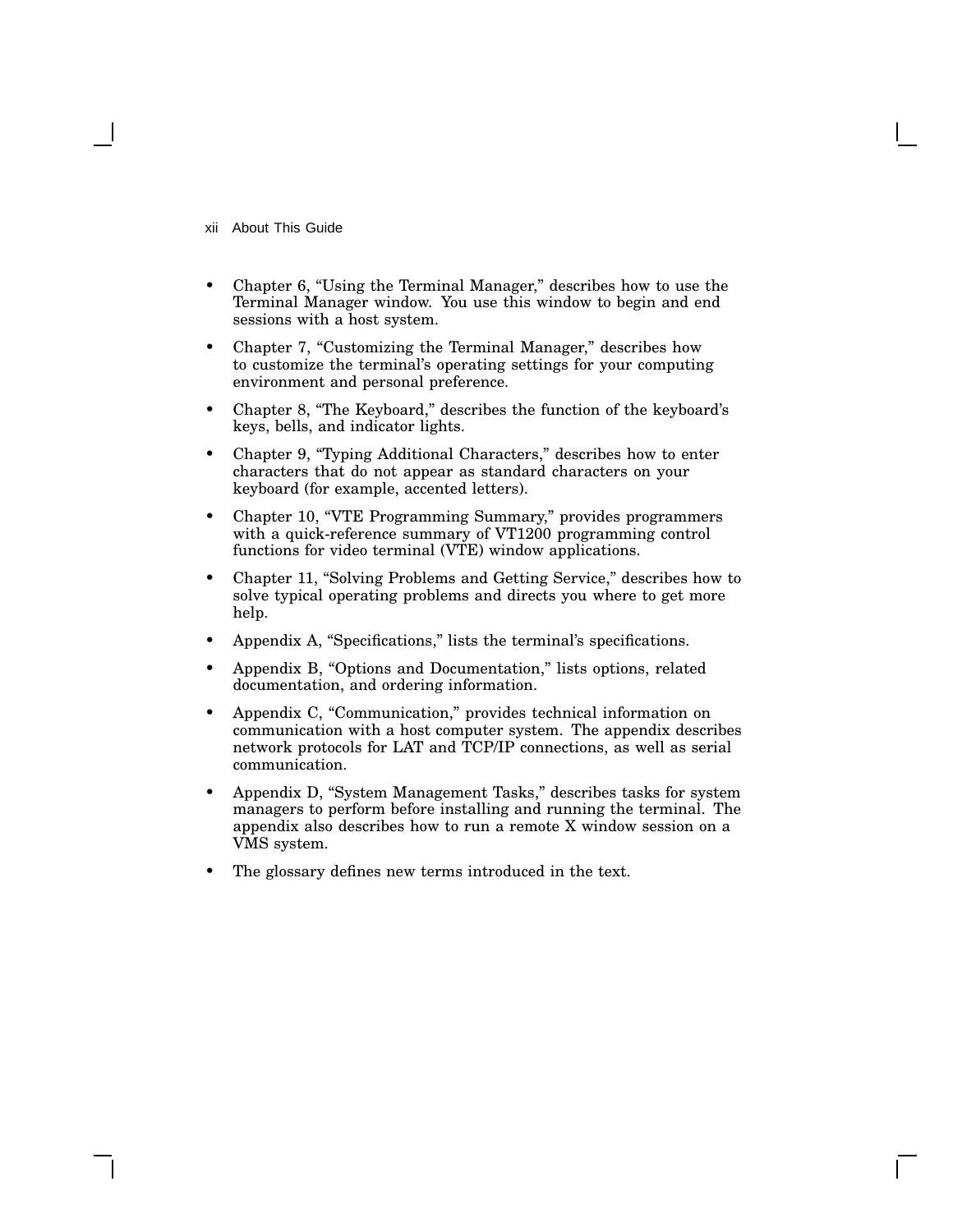About This Guide xiii

 $\overline{\Gamma}$ 

# **Conventions**

 $\mathbf l$ 

The following conventions are used in this manual:

| Mouse                            | Refers to any pointing device, such as a mouse, a puck, or a<br>stylus.                                                                                             |  |
|----------------------------------|---------------------------------------------------------------------------------------------------------------------------------------------------------------------|--|
| MB1, MB2, and<br>MB <sub>3</sub> | MB1 indicates the left mouse button. MB2 indicates the<br>middle mouse button. MB3 indicates the right mouse<br>button. (The buttons can be redefined by the user.) |  |
| Keyboard keys                    | Keys or switches that are labeled appear in a box.                                                                                                                  |  |
|                                  | Example: Press the Return key.                                                                                                                                      |  |
| Ctrl key                         | For Ctrl key sequences, hold down Ctrl and press the other<br>key.                                                                                                  |  |
| Warnings                         | Provide information to prevent personal injury.                                                                                                                     |  |
| Cautions                         | Provide information to prevent damage to equipment or<br>software.                                                                                                  |  |
| <b>Notes</b>                     | Provide general information about the current topic.                                                                                                                |  |
| Glossary entries                 | Appear in <i>italics</i> when first used in text.                                                                                                                   |  |

### **Note to the Reader**

The screens and windows shown in this guide represent the latest information available at the time of publication. Some screens and windows may not exactly match those that appear on your terminal.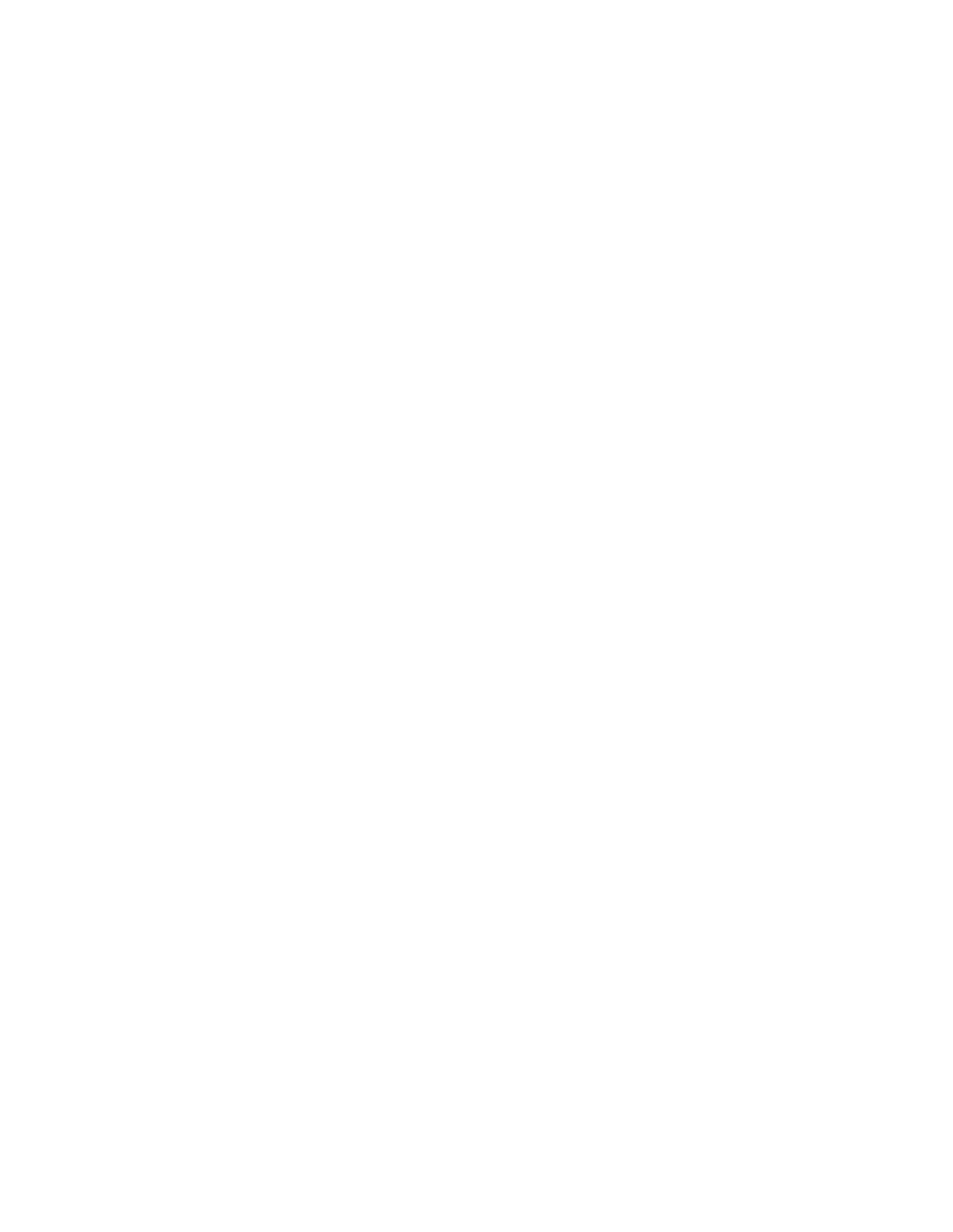# **1**

# **A Look at the Terminal**

This chapter introduces you to the VT1200 video display terminal. The chapter provides an overview of the terminal and its basic operating features. The chapter also tells you where to look in this manual for more information about each feature.

The VT1200 lets you run X window applications on your computer system, including Digital's DECwindows software. The VT1200 also provides video terminal (VTE) windows that are compatible with VT series text terminals.

You can use the terminal with one or more computer systems. The VT1200 can work with computers that use the VMS, UNIX, or ULTRIX operating systems. You have several options for connecting your terminal to a computer.

You can use a mouse or keyboard to send information to the host system. You can print data displayed on the screen by connecting a printer to the terminal's system box or by using printers connected to your host system.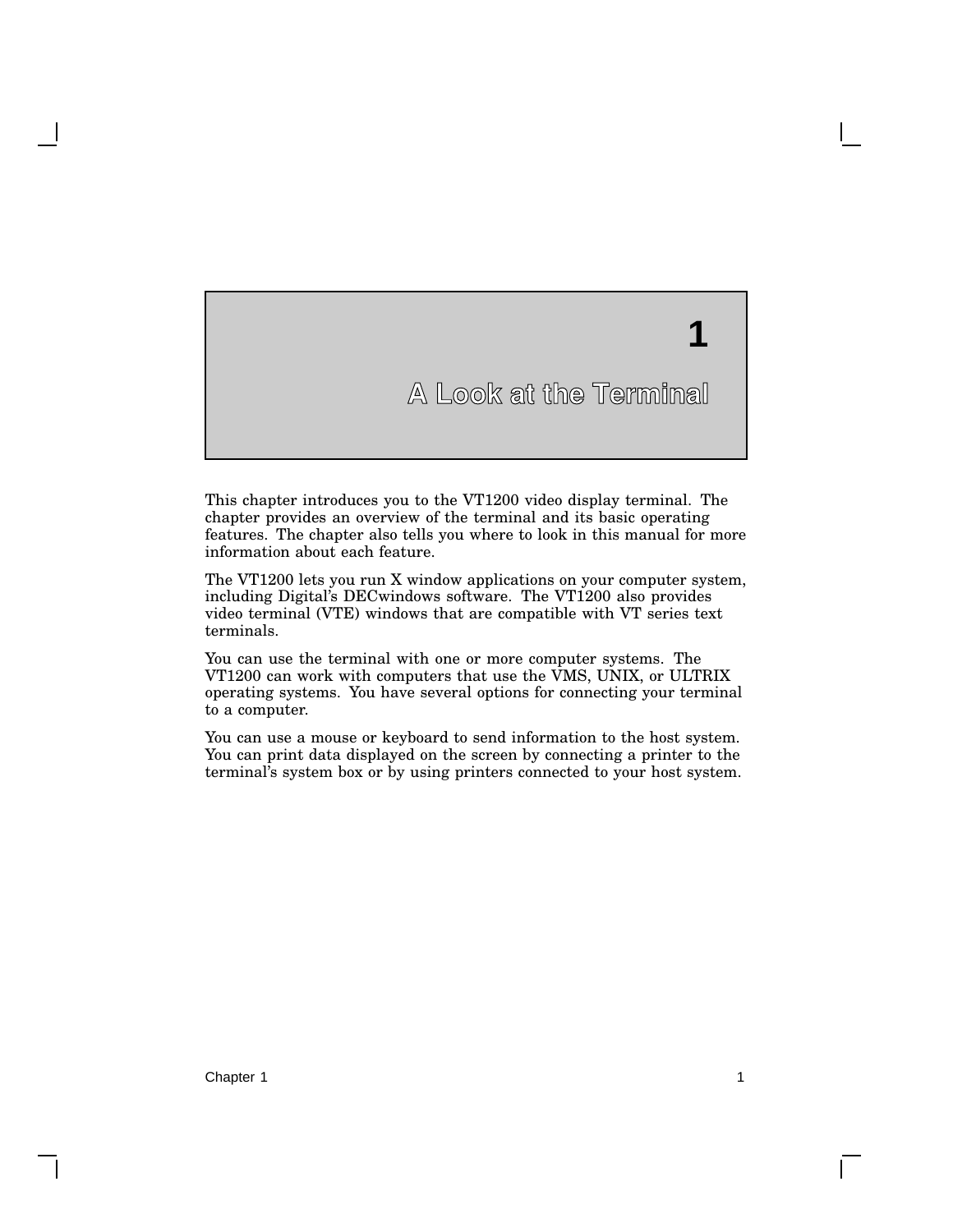## **VT1200 Components**

The terminal has four main components: a system box, monitor, keyboard, and mouse.



### **System Box**

The system box contains the terminal's logic and memory boards. It also provides the connectors for power, system communication, and other devices. A cover panel attaches to the rear of the system box to conceal the connectors and cables. The system box is  $368$  mm deep  $\times$   $394$  mm wide  $\times$  57 mm high (14.5 inches  $\times$  15.5 inches  $\times$  2.25 inches).

### **Monitor**

The terminal comes with one of the following monochrome monitors:

VR315 (380 mm/15 inch) with tilt-swivel stand VR319 (480 mm/19 inch) with tilt-swivel stand VRE01 (480 mm/19 inch) flat panel display

When connected to a host system, the monitor displays information you send to the host system and information the host system sends to you. For more information about your monitor, see your monitor's installation guide.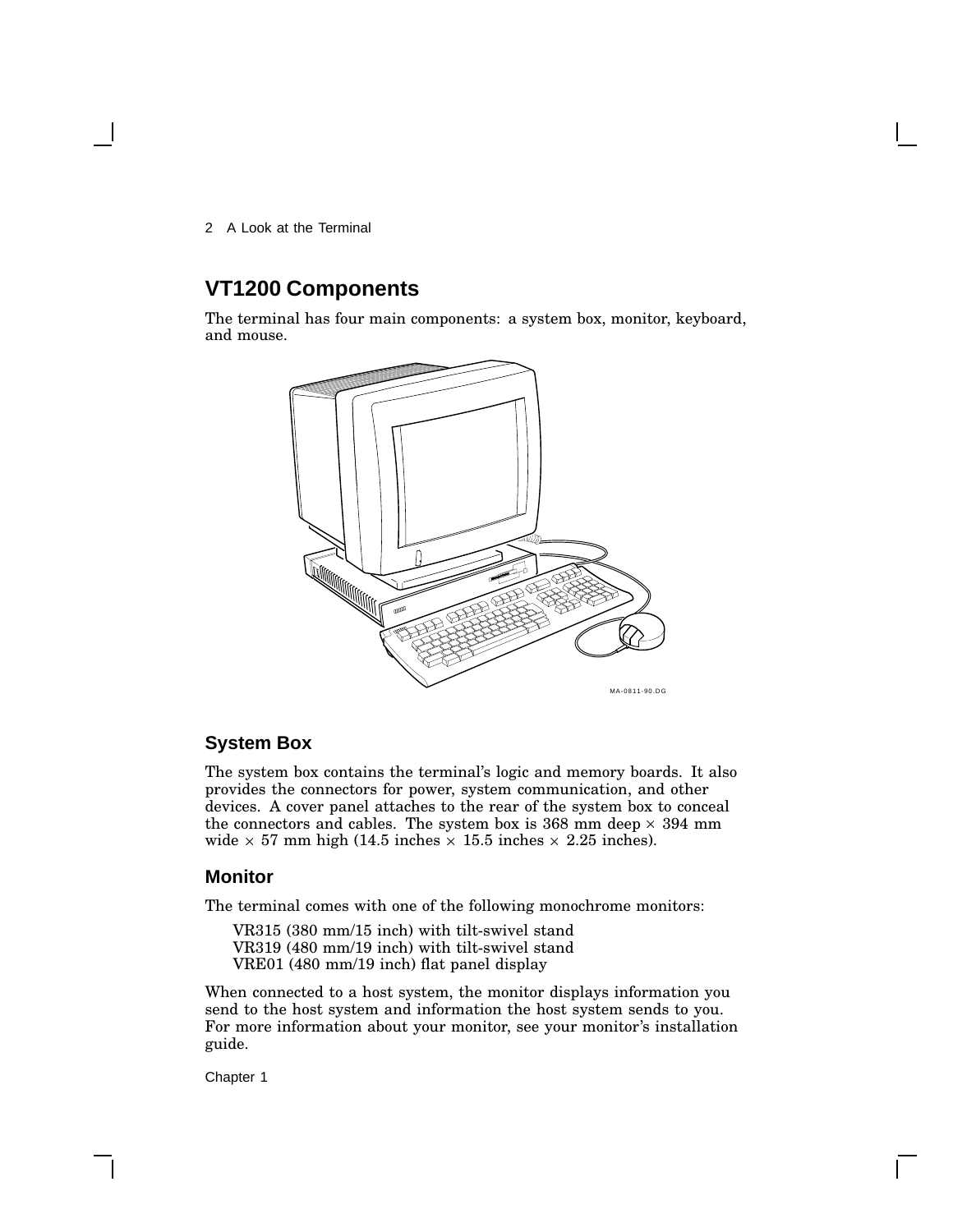### **Keyboard**

The keyboard has four groups of keys and two indicator lights. The keyboard cable connects to the system box. Chapter 8 describes the keyboard.

### **Mouse**

The mouse is a three-button pointing device. You use the mouse to make selections from screen menus, enter data for graphics, or select points on the screen. The mouse connects to the system box. Chapter 4 describes how to use the mouse.

## **X Window Sessions and Video Terminal Sessions**

You can use two types of sessions on your host computers:

#### **X Window Session**

To use an X window session, you log in to a host and use that host's X window software. In an X window session, you can use all the applications and utilities provided in the X Window System. For more information about Digital's X applications, see the VMS or ULTRIX version of the *DECwindows User's Guide*.

#### **Video Terminal Session**

You can use your VT1200 as a video text terminal. The VT1200 has a video terminal (VTE) window that lets you log in to a host as you would on a conventional video terminal. The VTE window offers most of the features of Digital's VT320 text terminal with some enhancements.

You can open one X window session and several VTE sessions at the same time.

### **X Window System and DECwindows**

The X Window System is a graphically oriented user interface that lets you display one or more windows on the screen. Each window can represent a different *software application* running on its own host system. For example, you could run a word processing application in one window and a spreadsheet application in another window. With windows, you can perform many tasks in an easy and efficient manner.

The X Window System was designed at the Massachusetts Institute of Technology. Digital's DECwindows software is based on and fully compatible with the X Window System.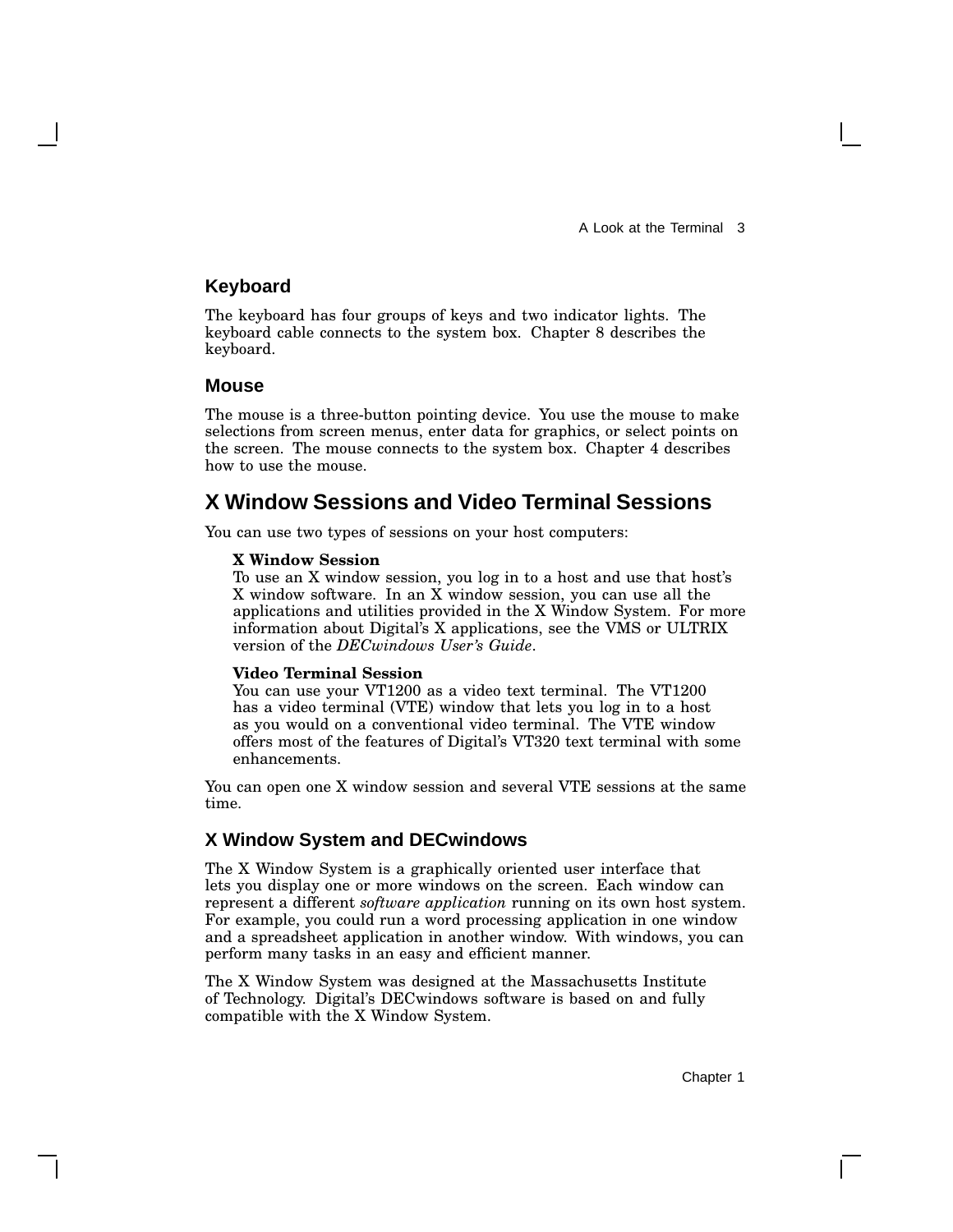### **System Requirements**

You can use your terminal with the VMS, ULTRIX, and UNIX based systems.

### **VMS Systems: LAT Protocol**

The VMS operating system is one of Digital's operating systems. To make network connections to a VMS host system, use the local area transport (LAT) protocol. LAT is a communications protocol for connecting to VMS host systems.

**To open a video terminal (VTE) session:** You can use any version of the VMS operating system.

**To open an X window session:** You must have VMS Version 5.3-1 or higher installed on your system, and your system manager must enable certain options (Appendix D).

### **UNIX and ULTRIX Systems: TCP/IP TELNET Protocol**

The UNIX operating system was created by AT&T and is used throughout the computer industry. The ULTRIX operating system created by Digitial is based on the UNIX operating system. To make network connections to a UNIX or ULTRIX host, you normally use the transmission control program/Internet protocol (TCP/IP) networking software. TCP/IP is the preferred communication protocol for UNIX-based systems.

The VT1200 uses the TCP/IP TELNET protocol to make network connections to UNIX-based host systems. TELNET is the TCP/IP protocol that lets terminals connect to host systems in a wide-area network.

**To open a video terminal session:** You can use any version of UNIX or ULTRIX.

**To open an X window session:** You can use any version of UNIX to open an X window session, as long as any X11R3 client is installed on that host. ULTRIX workstation (UWS) versions 2.1 and higher include an X11R3 client.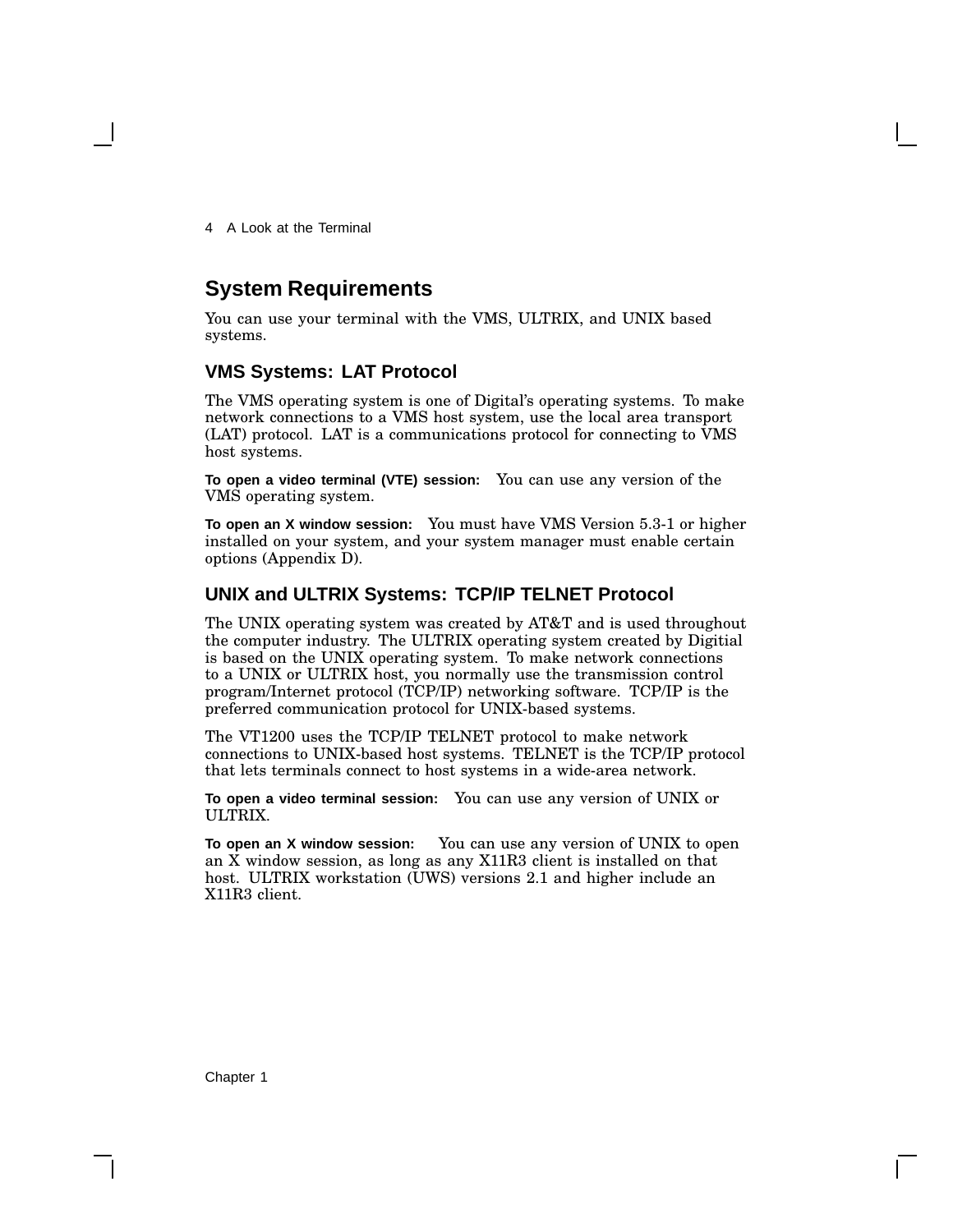# **How the Terminal Works**

You can use the VT1200 with one or more computer systems. You have several options for connecting your terminal to a computer. You can connect the terminal directly to a computer through one of two serial ports, or you can connect the terminal indirectly through an Ethernet network using the ThinWire port.

The computer system you connect to is called the *host*. You can connect several VT1200 terminals to a single host or connect one VT1200 terminal to several hosts.

You use the keyboard and mouse to interact with applications on your system. You send data to the application by typing on the keyboard or selecting window options with the mouse. Data sent by the application appears as text or graphics on the screen. You can print text or graphics from the terminal.



MA-0763-90A.DG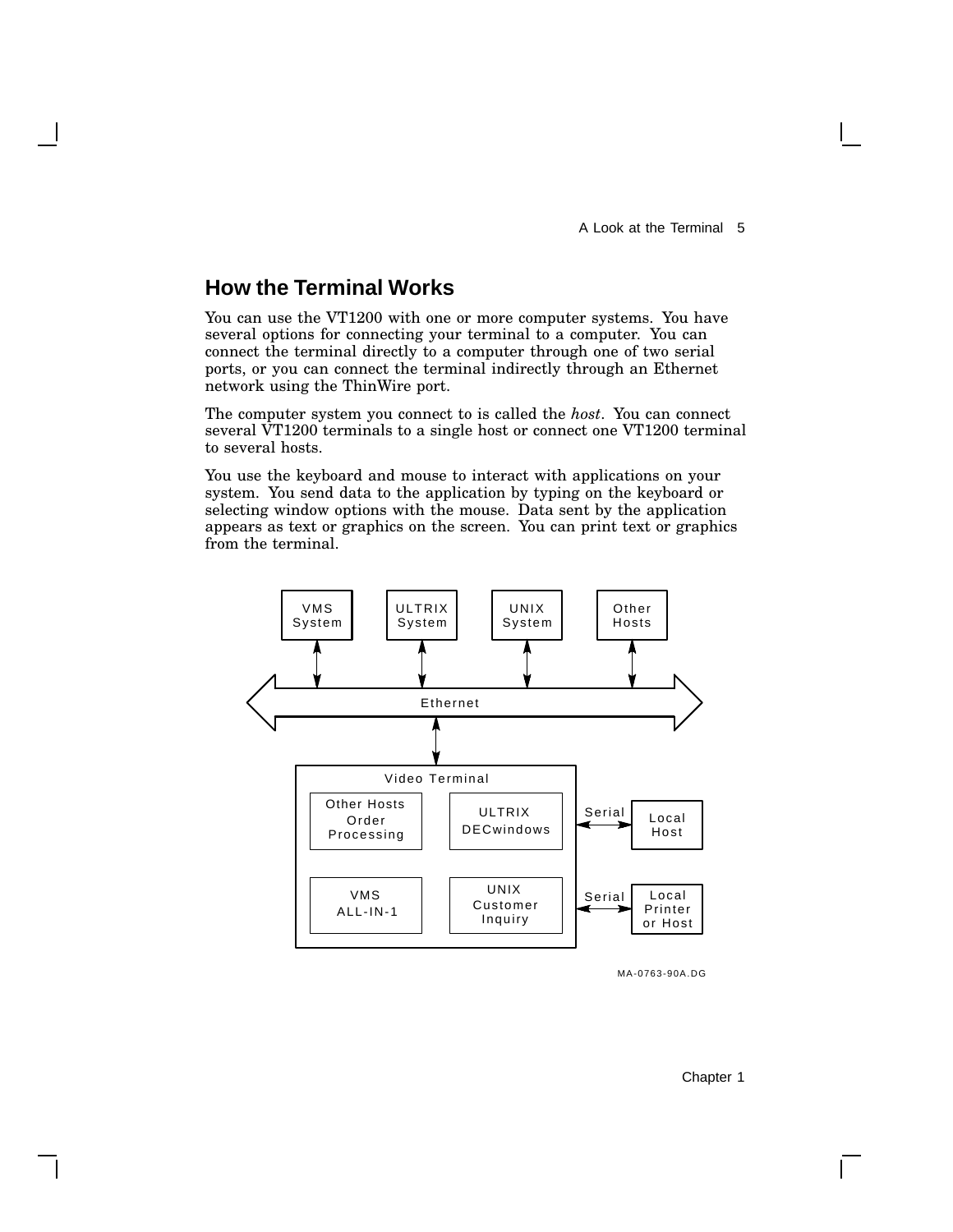You can use a variety of host software applications on the terminal. For example, your host may have applications for word processing, data entry, programming, or business graphics. Most applications involve interactive processing. This means the terminal immediately sends the information you enter from the mouse or keyboard to the host.

Applications use programming functions to perform many operations. The terminal can work with standard American National Standards Institute (ANSI) functions. See Chapter 10.

## **Terminal Highlights**

The VT1200 terminal is a four-piece desktop unit that provides many of the features of a workstation. The terminal provides you with the following features:

- A workstation-style display, resolution, keyboard, and mouse
- An X Window System desktop server for efficient interaction with DECwindows and X window applications
- A local window manager that lets you move and resize windows
- A local terminal manager that lets you create, manage, and delete connections to hosts
- A local video terminal (VTE) window that lets you use the VT1200 as a conventional video terminal
- Access to VMS, ULTRIX, and UNIX operating system software at the same time
- Serial interfaces for a keyboard and a mouse or tablet
- Two serial lines with DEC-423 connectors for serial host communication and printer support, like a traditional terminal
- A ThinWire Ethernet port to connect to an Ethernet network
- Two megabytes of RAM memory, with the option to add two more megabytes

The RAM board is user installable.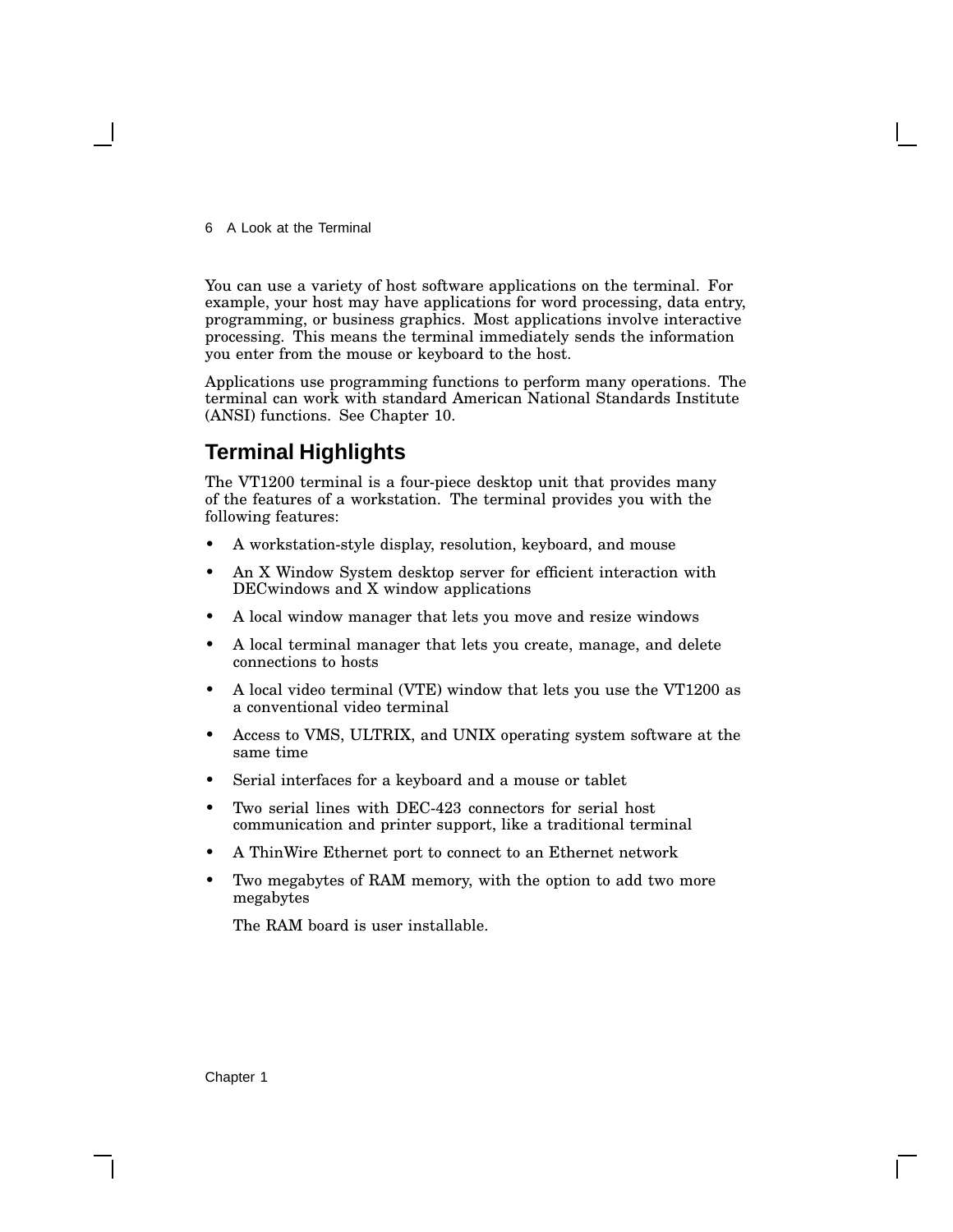### **Customizing Your Terminal**

You can check and control the settings of the terminal's operating features. You can

- Change individual feature settings.
- Recall factory-default settings or your own stored settings from memory.
- Make temporary changes for the current session or store new settings for all future sessions.

Chapter 7 describes how to customize your terminal settings.

### **Compatibility with VT Series Terminals**

The VT1200 can operate as a video text terminal when you want to log in to a host system as you would with a conventional video terminal. You can use the terminal as one of Digital's VT320, VT220, VT102, VT101, or VT100 text terminals. Chapter 5 describes the video terminal (VTE) window and how to use it.

### **Character Sets**

When you use video terminal (VTE) windows, you can choose different character sets to match your computer system or software application requirements. You can choose from:

- Two 8-bit multinational character sets—DEC Multinational or the the ISO Latin Alphabet No. 1 set of the International Standards Organization
- Several 7-bit national replacement character sets (NRCs) for Western European languages

Chapter 5 describes how to choose characters sets.

### **Programming the Terminal**

The VT1200 video terminal (VTE) windows emulate Digital's VT320 text terminal. The *VT320 Programmer Reference Manual* explains the control functions used to access the terminal's video terminal (VTE) window features. Chapter 10 of this user guide is a summary of VT1200 specific control functions and commands. Programmers use these functions in their applications.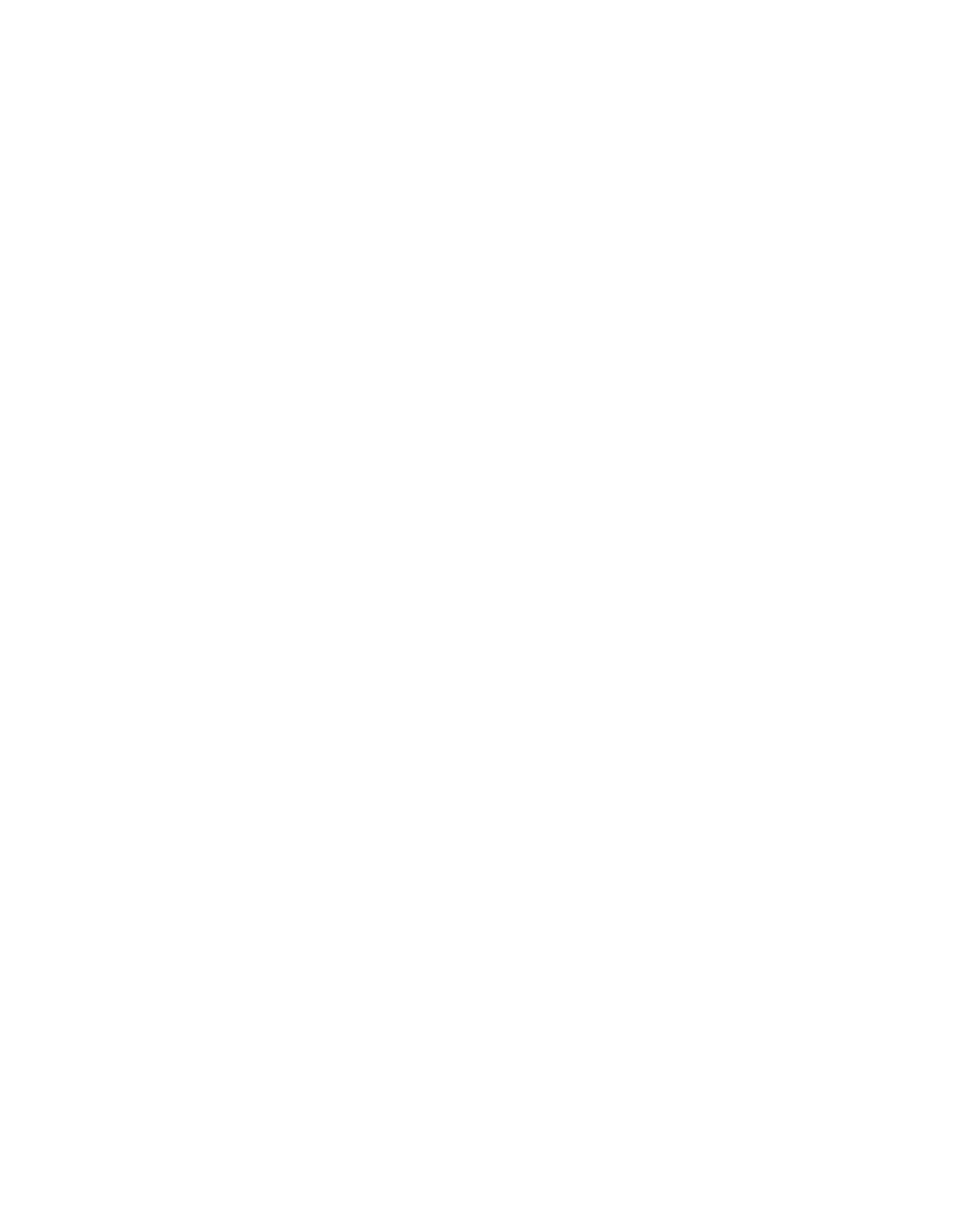$\mathbf{L}$ 

 $\overline{\Gamma}$ 

 $\overline{\phantom{a}}$ 

 $\overline{\phantom{a}}$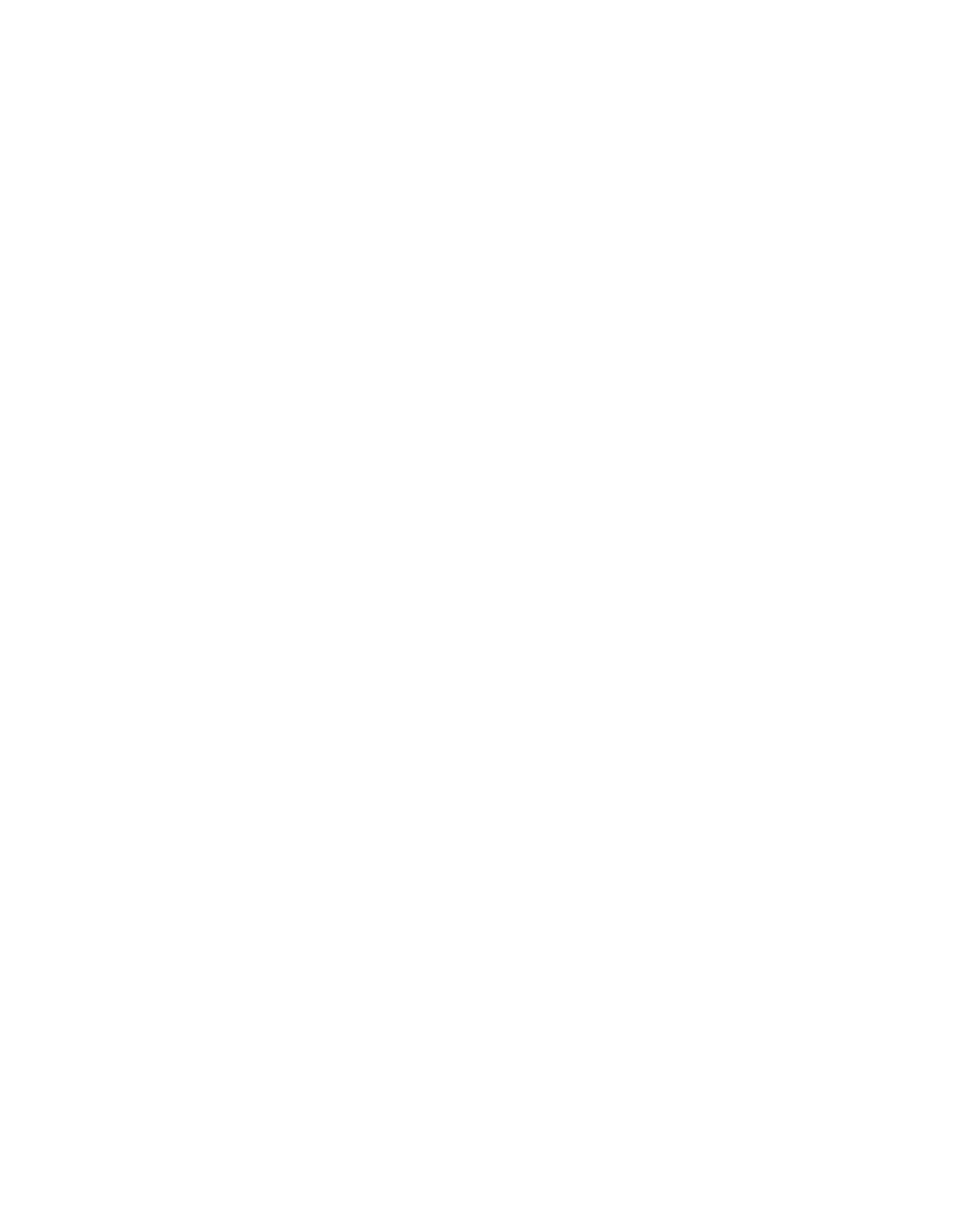# **2**

# **Installing Your Terminal**

This chapter provides step-by-step instructions on how to:

Prepare for installation. Unpack, inspect, and check the terminal's components. Connect your terminal to a monitor, mouse, and keyboard. Connect your terminal to a network. Turn on your terminal. Connect an optional printer, modem, or tablet. Install an optional memory board.

Carefully read all installation instructions before you turn on the power.

## **Site Preparation**

Before you install your terminal, make sure your computer system has the necessary network hardware and system software to support the terminal. See your system manager to make sure these requirements are met.

#### **For System Managers**

System managers need to prepare the system for use with the terminal. Appendix D describes the required tasks.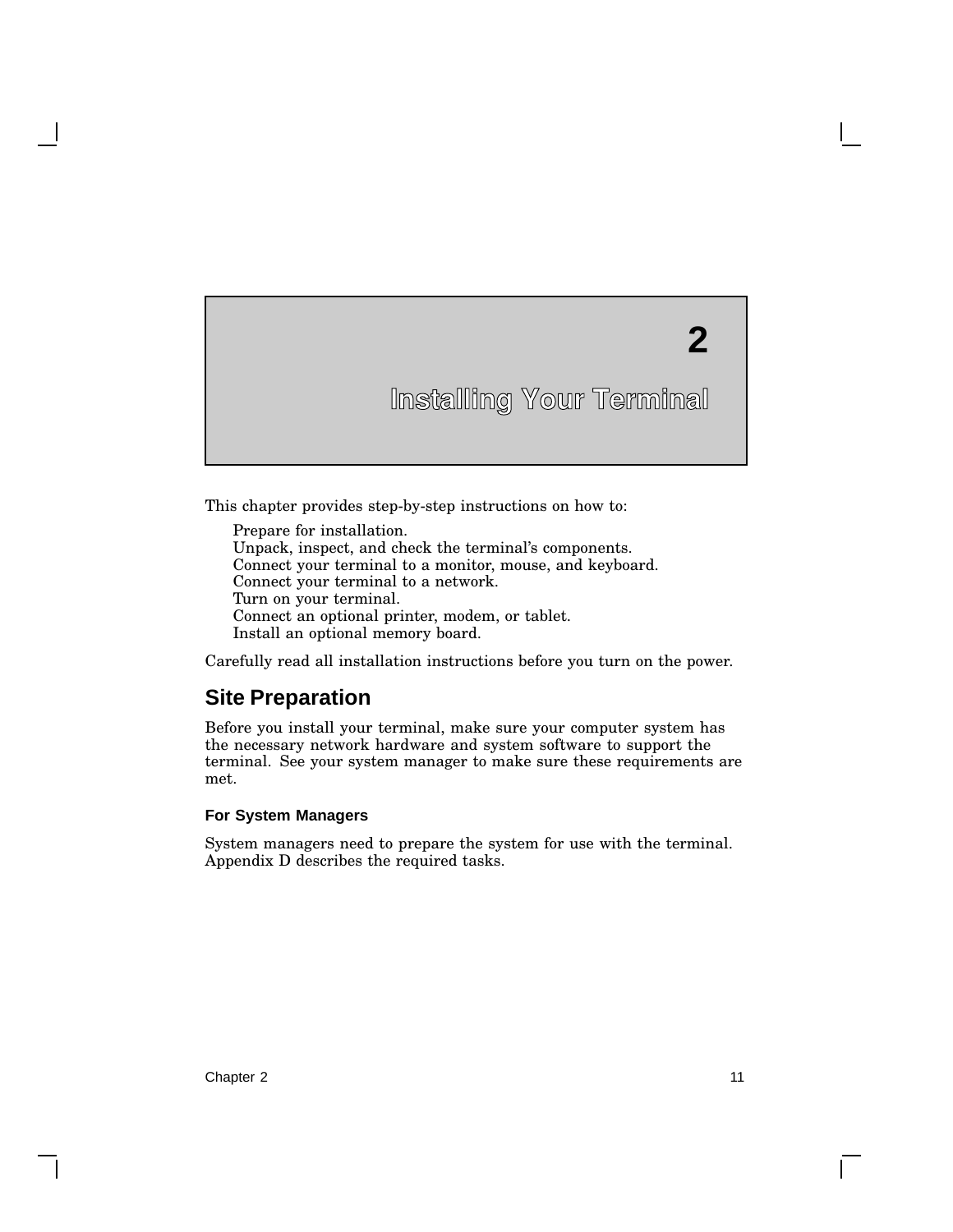### **Network Hardware Support**

The terminal requires one of the following physical connections to connect to a host computer system:

| <b>ThinWire</b><br>connector | Lets the terminal operate with X window applications and<br>multiple text terminal sessions, using either the LAT or TCP/IP<br>network protocol. You must use the ThinWire connector to operate<br>with X window or DEC windows software. |
|------------------------------|-------------------------------------------------------------------------------------------------------------------------------------------------------------------------------------------------------------------------------------------|
| <b>Serial</b>                | Lets the terminal connect to a single host or terminal server as a                                                                                                                                                                        |
| line                         | traditional text terminal.                                                                                                                                                                                                                |

### **System Software Support**

The following table summarizes the system resources needed to open X window sessions or video terminal (VTE) sessions:

| Operation              | Operating<br>System                                           | Communication<br>Protocol                |
|------------------------|---------------------------------------------------------------|------------------------------------------|
| Video terminal session | VMS Version 4.0                                               | <b>LAT</b>                               |
|                        | UNIX (any version)                                            | TELNET (TCP/IP)                          |
|                        | ULTRIX (any version)<br>UWS Version 2.2                       | TELNET (TCP/IP)<br>LAT                   |
| X window session       | VMS Version 5.3-1<br>or higher                                | LAT                                      |
|                        | UNIX (any version)                                            | TCP/IP<br>TFTP (UDP) for font<br>service |
|                        | UWS Version 2.1<br>(includes ULTRIX<br>Version 3.1) or higher | TCP/IP<br>TFTP (UDP) for font<br>service |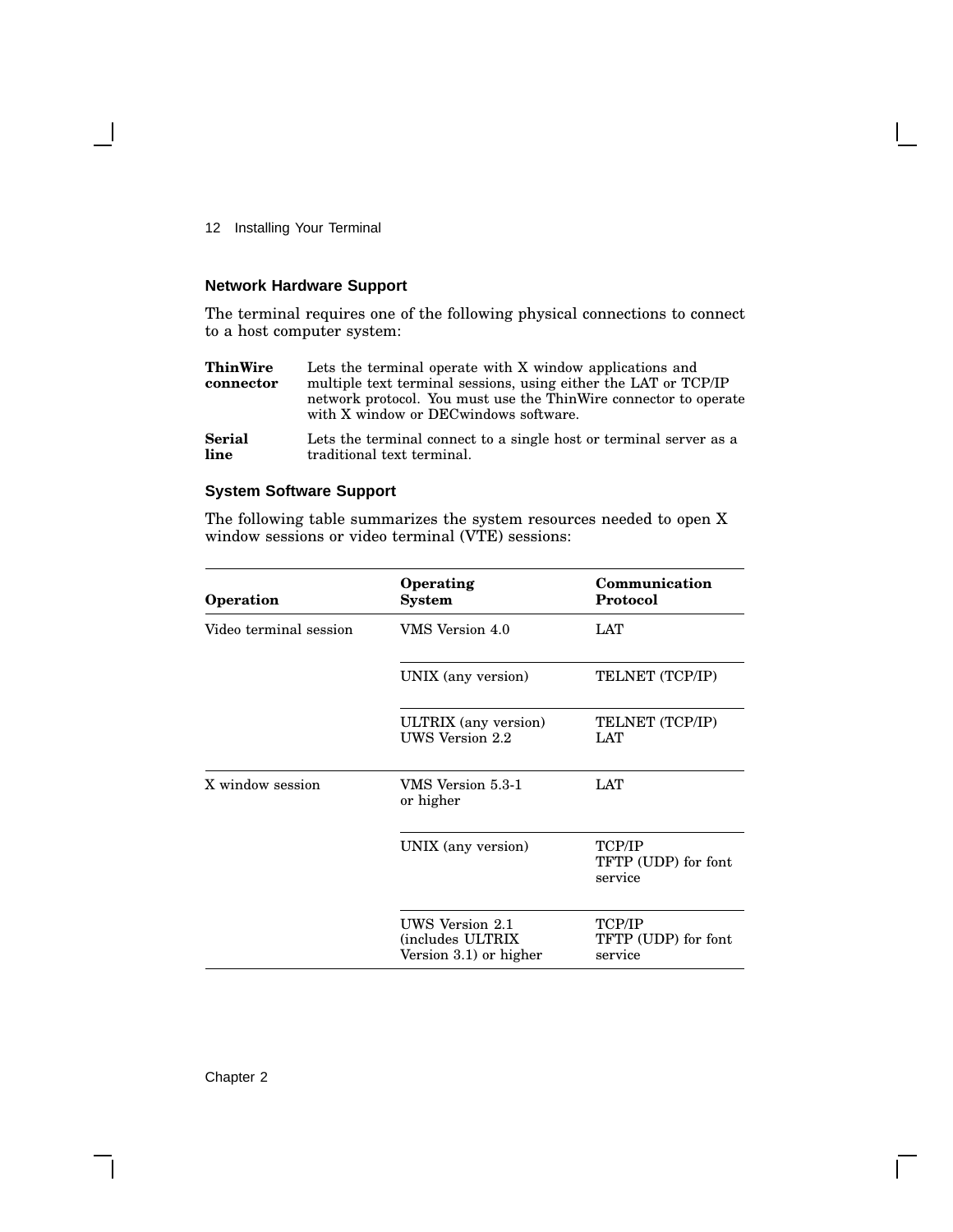### **Selecting a Location**

Use the following guidelines to select a good location for your terminal:

- Select a surface area that is large enough to hold your system box, monitor, keyboard, and mouse.
- Select a location near ac power outlets and communication connectors.
- Keep your terminal away from heaters, photocopiers, direct sunlight, and abrasive particles.
- Do not block the air vents on the sides of the system box or place the system box on its side. Blocking the air vents can cause the system to overheat.
- To avoid screen glare, select a place where bright light will not reflect off the monitor.
- Place your monitor so that the top line of the monitor display is at eye level.
- Keep the air well circulated, to prevent excess heat and dust from accumulating.
- Keep the temperature between  $10^{\circ}$  and  $40^{\circ}$  C (50° and  $104^{\circ}$  F), and the relative humidity between 10% and 95%.
- Keep the area clean. Do not place food or liquid on or near your terminal.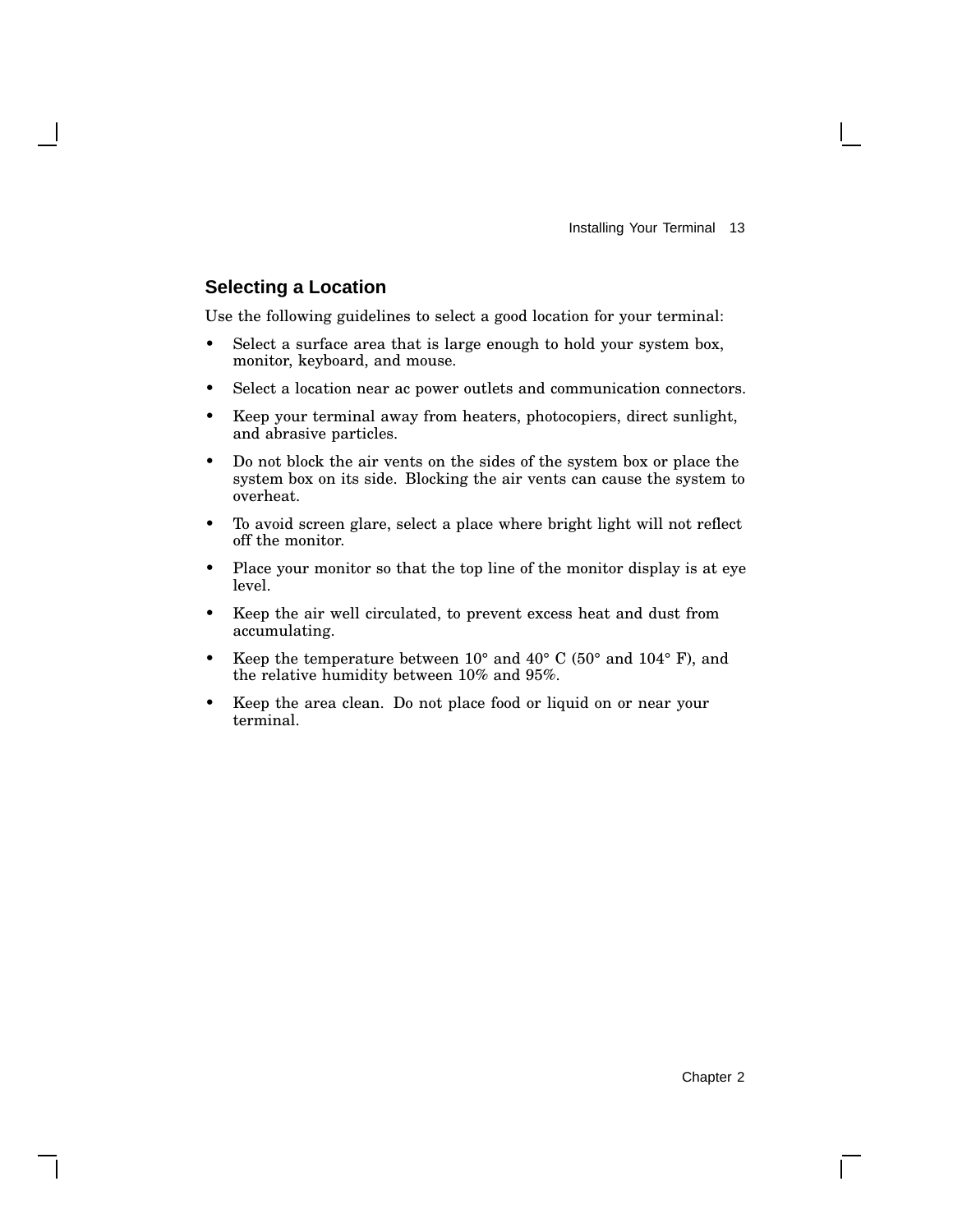### **Installation**

### **Unpack and check the contents of each carton.**

- 1. Look for external damage on the shipping cartons, such as dents, holes or crushed corners.
- 2. Unpack the shipping cartons.

### **WARNING**

**If necessary, use two people to lift or move the monitor out of the shipping carton. The approximate weight of the monitor is**

- **• VR315 monitor (380 mm/15 inch): 13 kg (29 lb)**
- **• VR319 monitor (480 mm/19 inch): 27 kg (60 lb)**
- **• VRE01 monitor (480 mm/19 inch): 8 kg (15 lb)**
- 3. Make sure you have all the items shown in the following figure. Carefully inspect the components for shipping damage. If you have missing or damaged items, contact your sales representative and delivery agent.

### **CAUTION**

**If you received optional memory boards, do not remove them from the antistatic bag at this time. Static electricity can damage memory boards.**

4. Save the empty shipping cartons and packing material for repacking, in case you move or relocate your terminal.

### **Install any optional memory first.**

If you ordered additional memory for your terminal, go to the ''Installing Memory '' section at the end of this chapter. You should install memory boards in the system box before proceeding.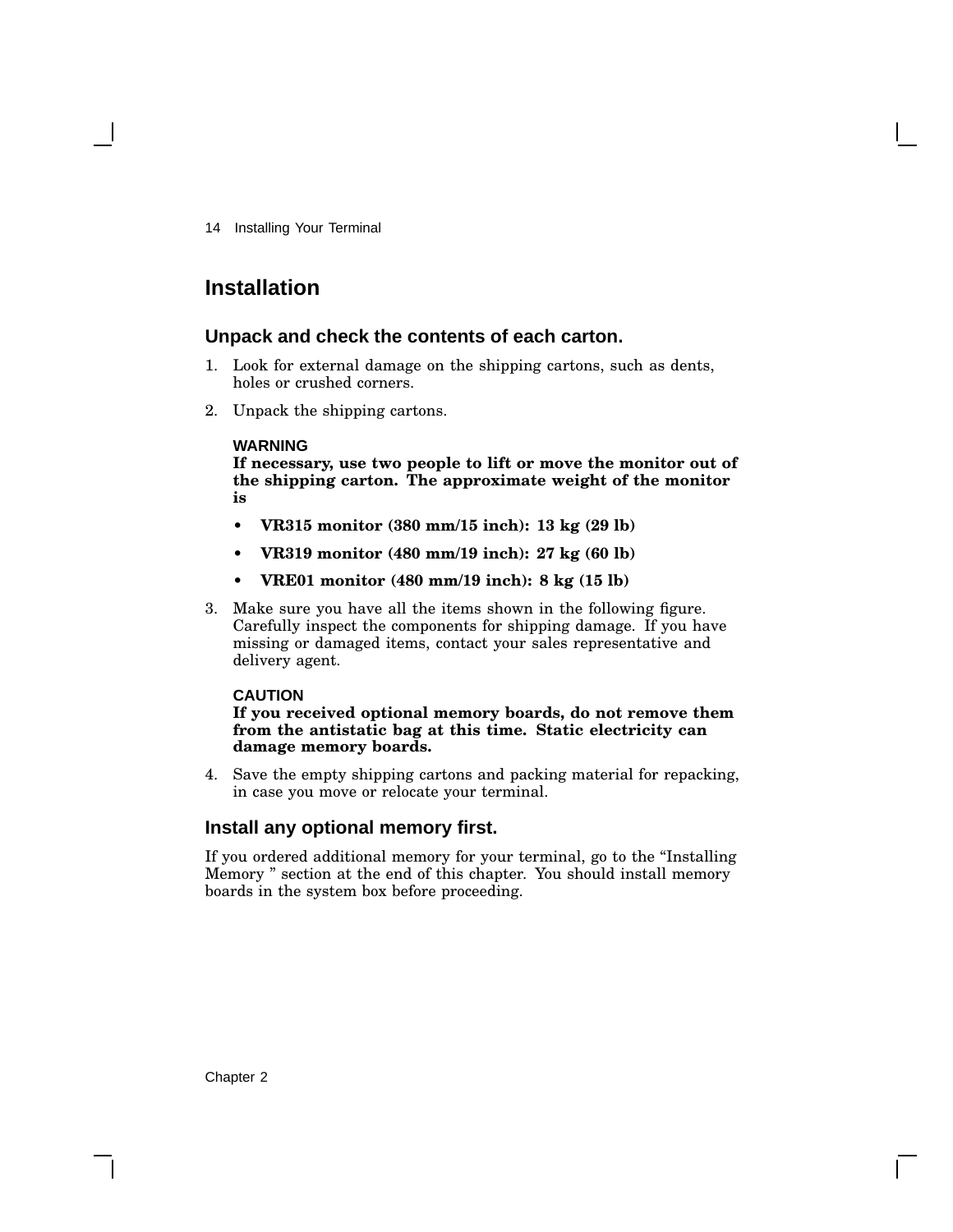Installing Your Terminal 15

 $\overline{\mathbb{L}}$ 



 $\overline{\phantom{a}}$ 

ヿ

Chapter 2

 $\overline{\Gamma}$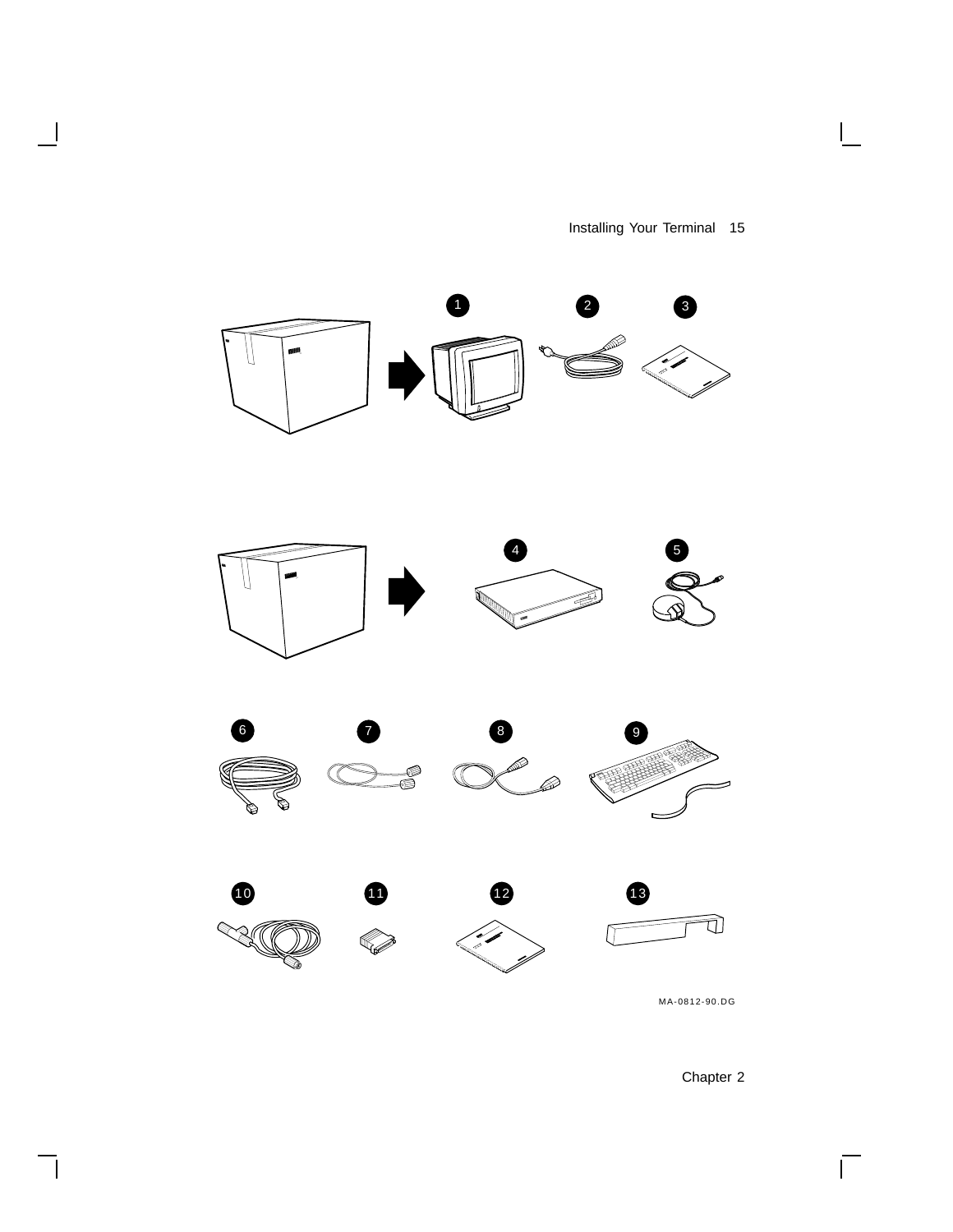### **Parts Checklist**

- **1** Monitor: VR315, VR319, or VRE01
- **2** System box power cord
- <sup>3</sup> Monitor installation guide
- 4 System box
- **6** Mouse
- **6** DEC-423 communication cable
- **7** Monitor cable
- **8** Monitor power cord
- 9 Keyboard and legend strip
- **10** Ethernet cable and connector
- $\bullet$  EIA adapter (DEC-423 6-pin to 25-pin)
- <sup>12</sup> *Installing and Using the VT1200 Video Terminal*
- <sup>13</sup> Rear dress panel

**Options (See ''Installing Memory '' )**

• SIMM card(s)

### **NOTE**

**If you receive three power cords (a short one and two long ones), the second long power cord is not needed for this installation.**

### **Place the system box on a level surface. Place the monitor on top of the system box.**

Leave enough room at the rear of the system box and monitor for connecting cables.

### **WARNING**

**If necessary, use two people to lift or move the monitor.**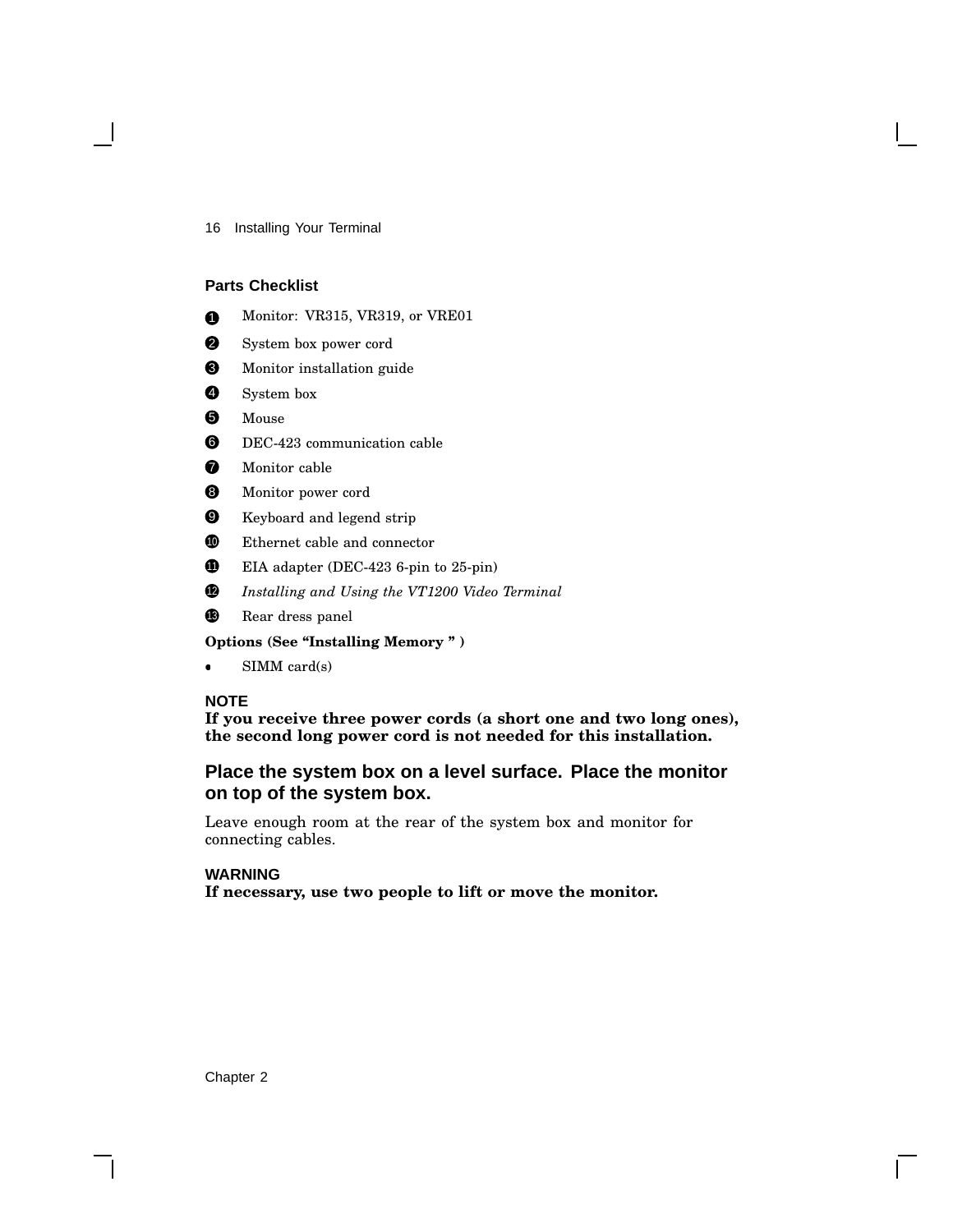### **Connect the cables to the system box.**

Perform the following steps to connect cables and prepare the system box for use. The steps are keyed to the figures.



MA-0667-90.DG

1 Connect one end of the monitor cable to the monitor and the other end to the system box.

If you have a VRE01 monitor, attach the cable-holding fixture to the rear of the monitor before connecting the cable.

2 Set the monitor selection switch to match your monitor.

| <b>Monitor</b> | <b>Switch Position</b> |  |
|----------------|------------------------|--|
| <b>VR315</b>   | 5                      |  |
| <b>VR319</b>   | 2                      |  |
| VRE01          | 3                      |  |

 $\mathbf{I}$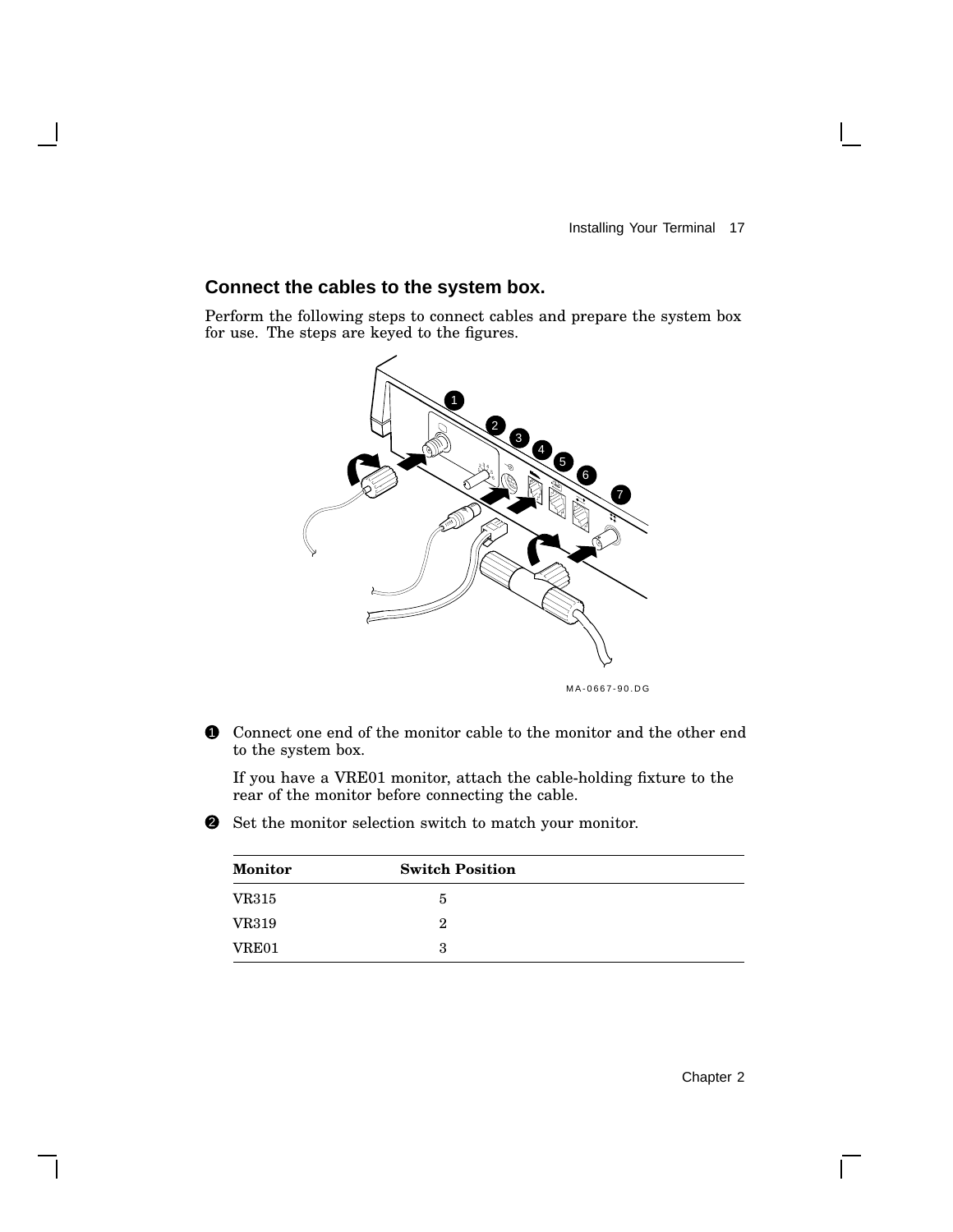18 Installing Your Terminal



MA-0667-90.DG

- 3 Connect the mouse or graphics tablet to the system box.
- 4 Connect the keyboard to the system box. Lower the keyboard's legs and install the legend strip for the top-row keys.
- 5 Serial printer port: If you have a printer or secondary host computer, connect the printer or host to the system box.
- 6 Serial host port: If you have a primary host computer or terminal server, connect the host or server to the system box.
- $\bullet$  Connect the ThinWire Ethernet cable's T-connector to the system box. Connect the other end of the cable to your local area network.

**Serial Baud Rate** For serial communication, the terminal is initially set to a baud rate of 9600. Use the setting that matches your host system. To set the serial baud rate, see ''Changing Your Host Port or Printer Port Settings'' in Chapter 7.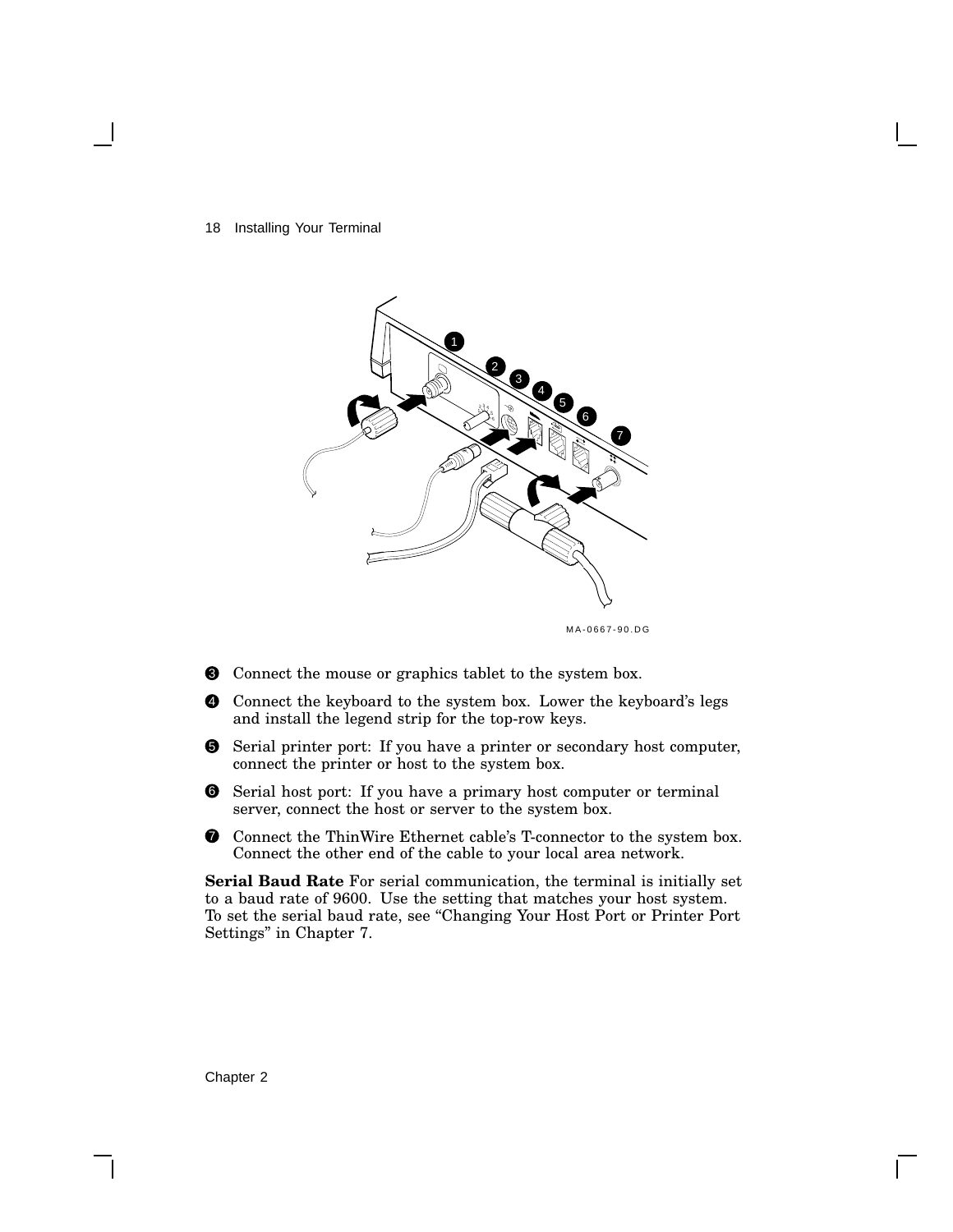

- $\bullet$  Make sure the  $\sqrt{10}$  power switches on the system box and monitor are off (O). Then connect the long power cord to the system box and a grounded electrical outlet.
- 9 Connect the short power cord to the monitor and the system box.
- **10** Route all cables under the dress panel. Then push the dress panel onto the rear of the system box.
- **11** Turn the monitor's  $\sqrt{|O|}$  power switch on by pressing (1). Turn the system box's  $\overline{|}$  /O power switch on by pressing (1).

The keyboard sounds a bell tone, and a pie graph gradually fills in as the terminal performs its self-tests.

When the tests are done, the keyboard bell tone sounds again and the Terminal Manager window appears.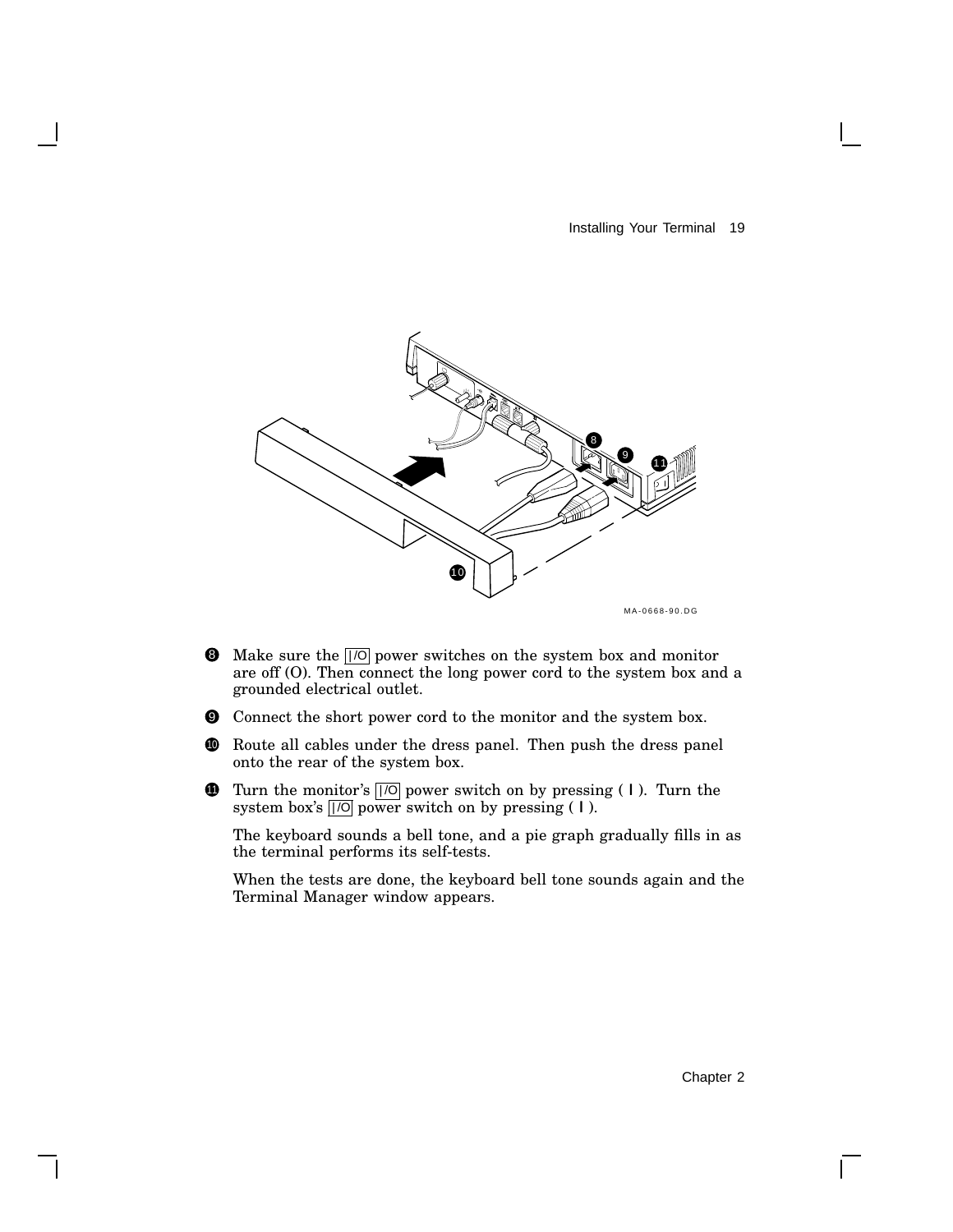### **Final steps . . .**

- If you had problems with the installation, review the installation steps carefully. If the problem continues, refer to Chapter 11.
- This is a good time to set the brightness, contrast, and viewing angle of your monitor. See your monitor's installation guide for instructions.
- If you installed optional RAM memory, use the procedure at the end of this chapter to verify that the system recognizes the additional memory.

Otherwise, the installation procedure is complete. You can go to Chapter 3 to begin using your terminal.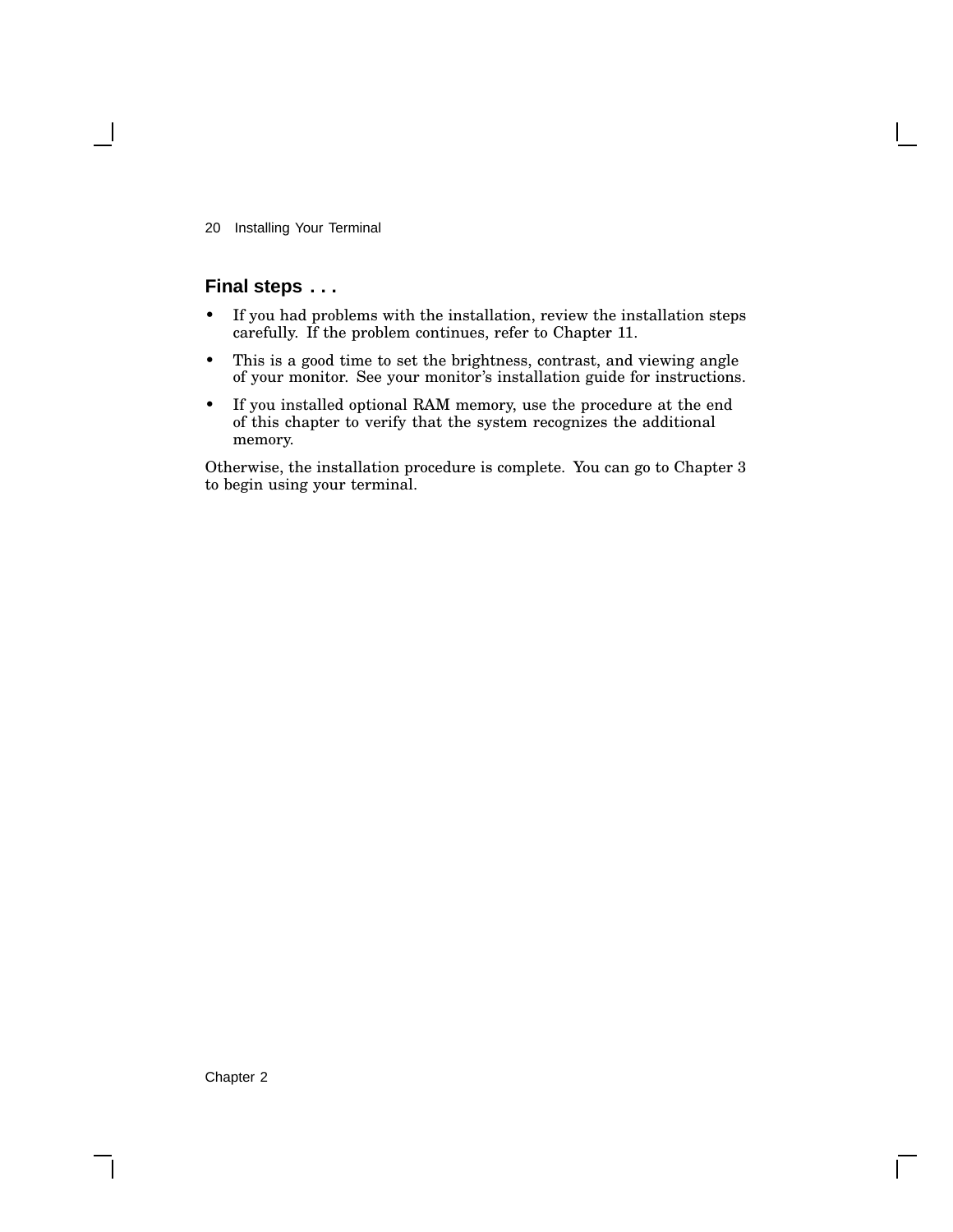## **Installing Memory**

This section describes how to install memory boards in the system box. You can install

- Additional random access memory (RAM)
- A new read-only memory (ROM) board containing updated firmware

The terminal comes with 2 megabytes of RAM memory. You can add 1 or 2 more megabytes of optional RAM memory, for a total of up to 4 megabytes.

Optional memory comes on 1-megabyte single in-line memory module (SIMM) cards. You install the SIMM cards on the RAM memory controller board.

### **Unpack and check the contents of the box.**

### • **If you are installing additional RAM memory**

You receive one or two SIMM cards.

### • **If you are installing a ROM board**

You receive a ROM board.

Carefully inspect the components for shipping damage. If you have any missing or damaged items, contact your sales representative and delivery agent.

### **CAUTION**

**The memory boards and the SIMM cards can be damaged by electrostatic discharge. Handle the memory board by its cover or strap. Handle the SIMM card by the side edges of the card.**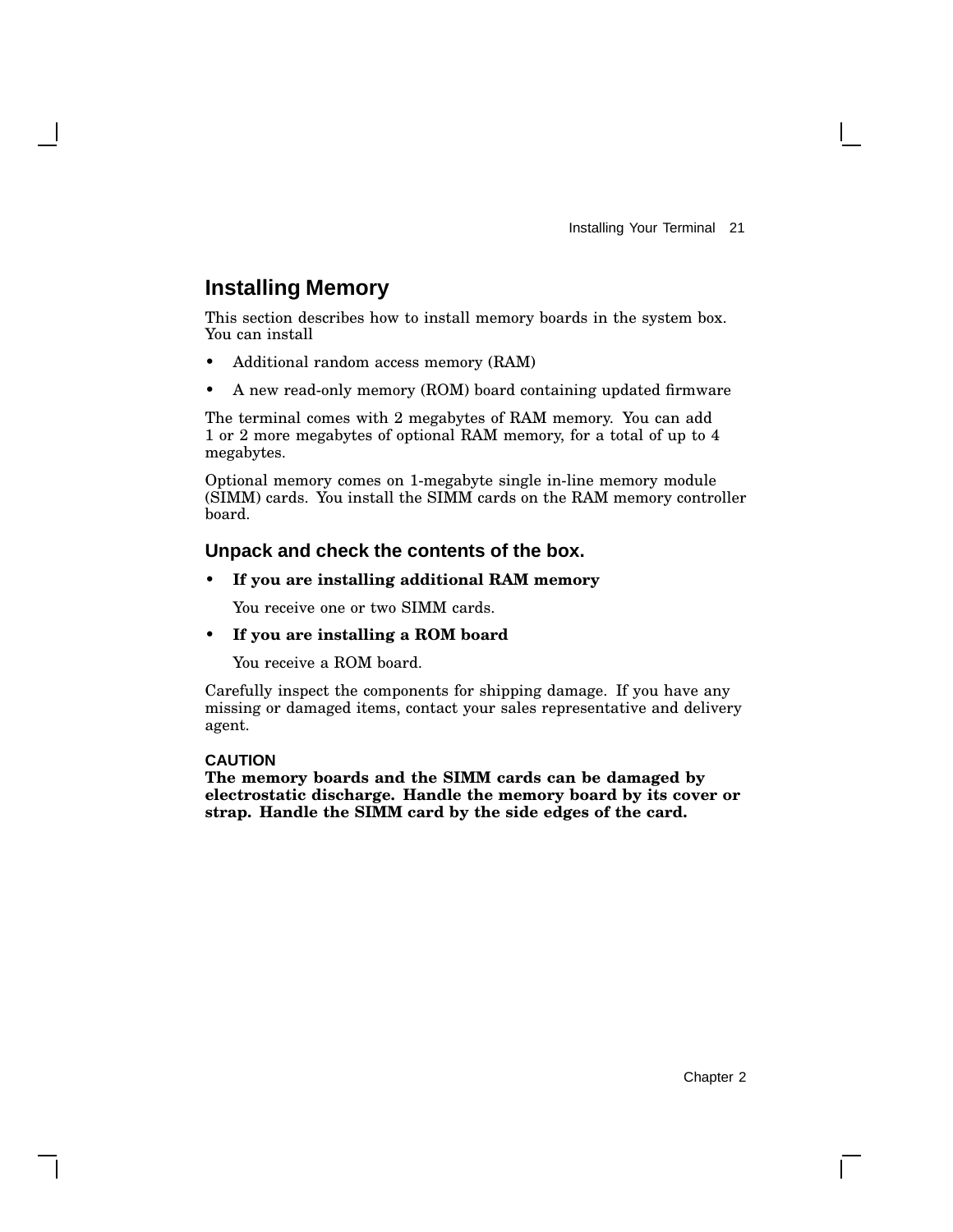### **Remove the system box cover.**

- 1. Use a grounding wrist strap and an antistatic mat to perform the installation, if available. Otherwise, frequently touch the metal chassis of the system box during installation, to neutralize any existing static charges.
- 2. Turn the system box's  $\overline{||\circ|}$  power switch off (O).
- 3. Turn the monitor's  $\overline{|||}$  power switch off (O).
- 4. Disconnect the two power cords from the rear of the system box.
- 5. Disconnect the monitor video cable from the rear of the monitor.
- 6. Remove the monitor from the top of the system box. You may need two people.
- 7. Release the top cover of the system box by pressing in the two push tabs on the side of the box with the power switch, as shown.
- 8. Slowly lift the top cover until you release the hinges on the other side of the box. Then lift the top cover completely off the system box.



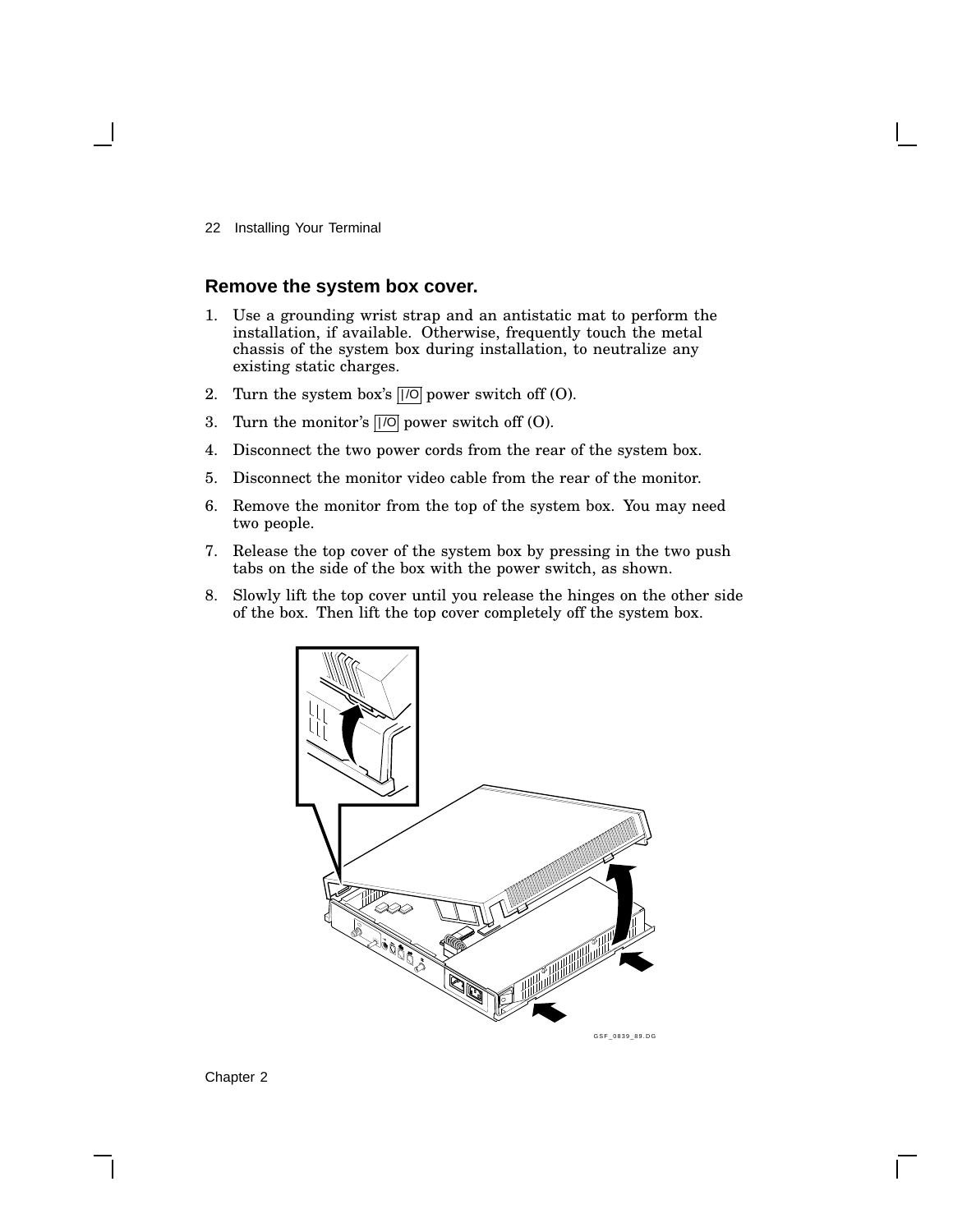### **Identify the components in the system box.**

There are four major components in the system box. The memory controller board is shown installed. SIMM cards install on the other side of the memory controller board.

**If you are installing optional RAM memory,** go to the next section.

**If you are installing a ROM board,** go to the section ''Installing the ROM Board.''

### **System Box Components**

- **1** System logic board
- **2** RAM memory controller board
- <sup>3</sup> ROM board
- **4** Power supply



GSF\_1362\_89.DG

Chapter 2

 $\mathbf{I}$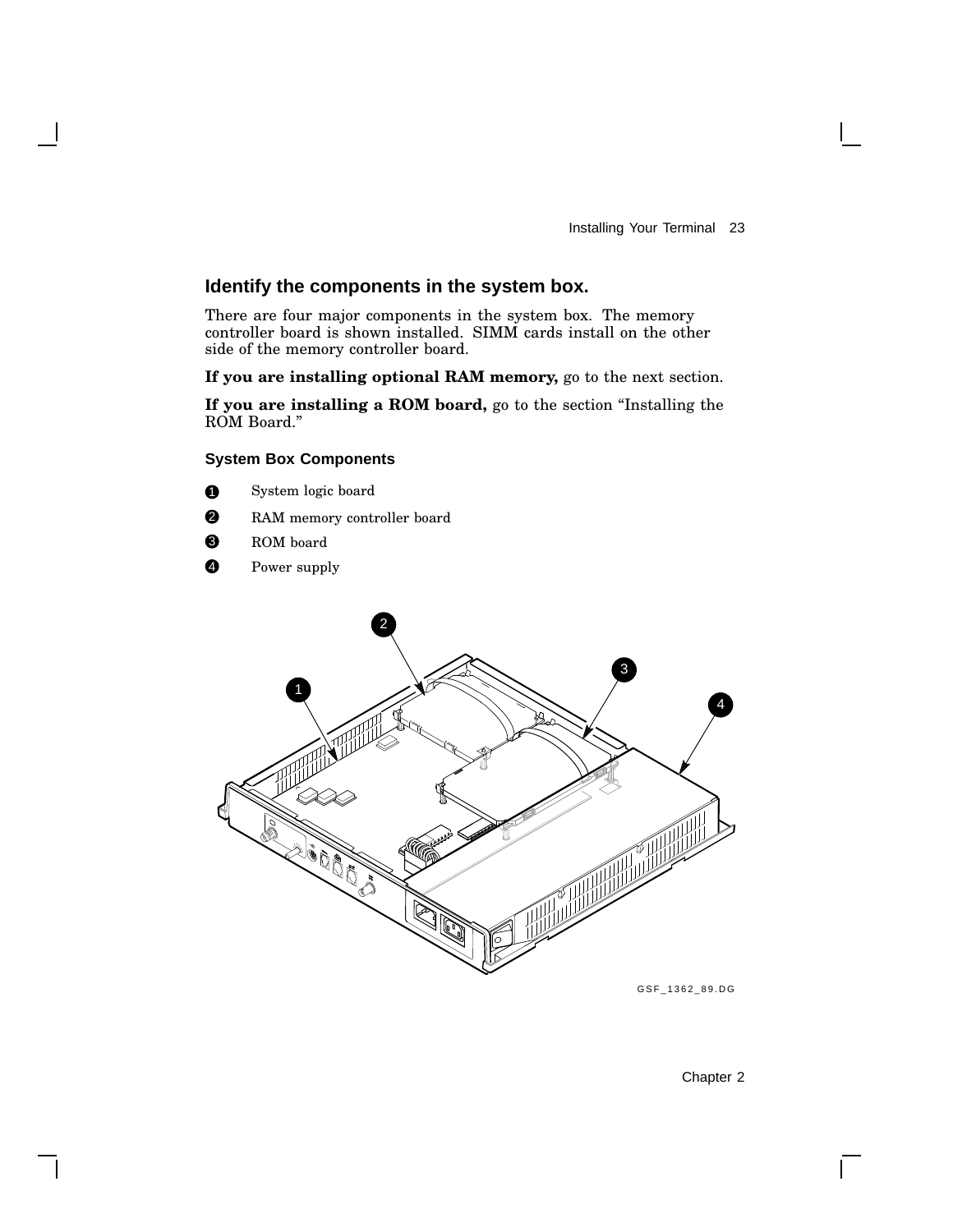### **Installing RAM Memory**

### **CAUTION**

**The memory controller board and the SIMM cards can be damaged by electrostatic discharge. Handle the memory controller board by its cover or strap. Avoid contact with any components or circuitry within the system box.**

### **Remove the memory controller board.**

- 1. Release the standoff clips by gently pushing each clip away from the board and lifting up on the edges of the board.
- 2. Grasp the strap of the memory controller board and pull up firmly to release the memory controller board connector from the system logic board.
- 3. Place the board on top of the power supply's metal cover, with the strap side down. This prevents electrostatic damage.

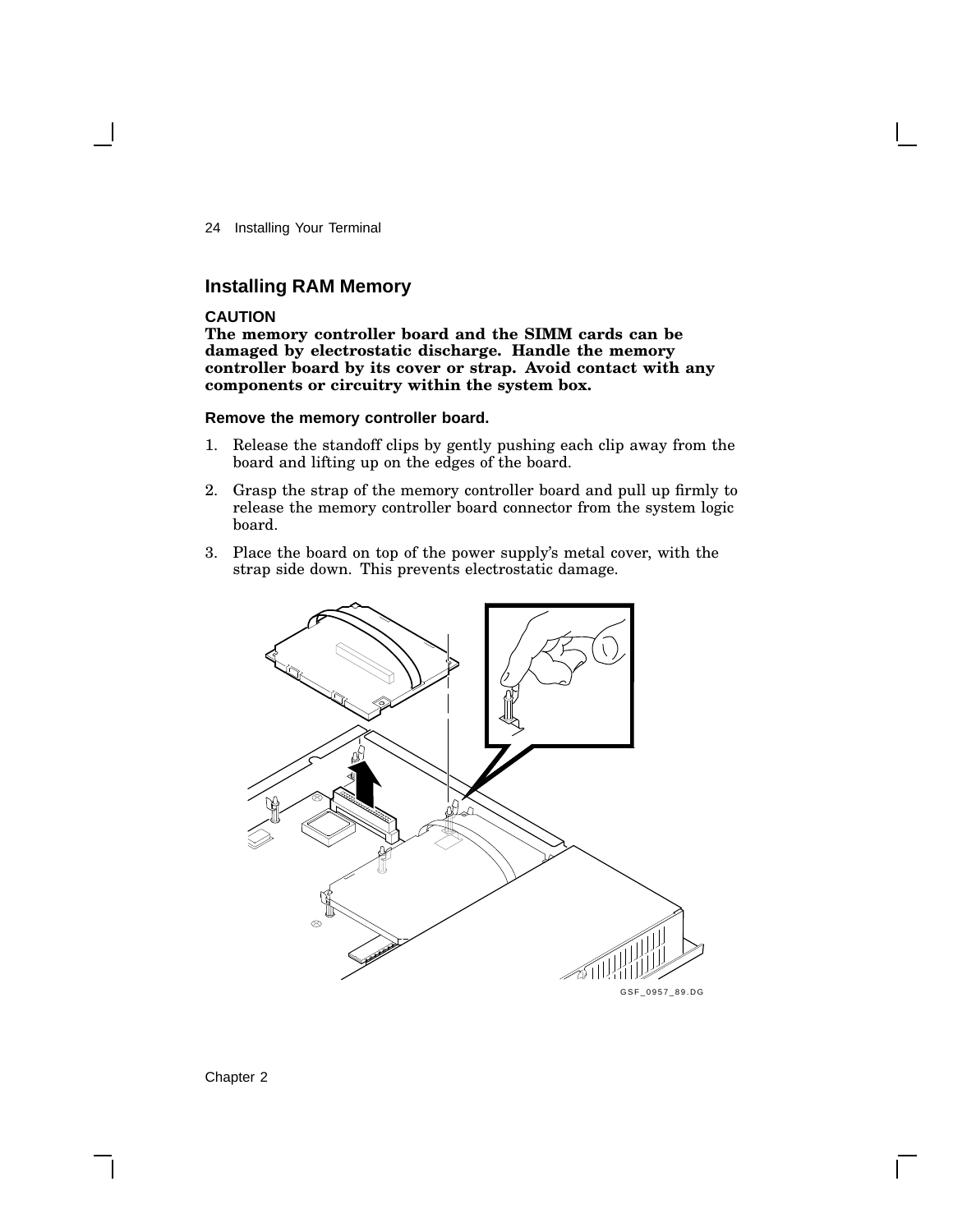### **Install the SIMM cards on the memory controller board.**

- 1. Remove the SIMM cards from the shipping bag.
- 2. Place the SIMM cards on top of the power supply's metal cover. Use the metal cover as a work surface to install the SIMM cards on the memory controller board. This prevents electrostatic damage.
- 3. The memory controller board already has one SIMM card installed in the connector labeled 2MB. Install the next SIMM card in the connector labeled 3MB and the last SIMM card in the connector labeled 4MB, as follows:

#### **CAUTION**

### **SIMM cards can be damaged by electrostatic discharge. Handle the SIMM card by the side edges of the card. Avoid contact with the gold contact fingers on the card.**

- a. Insert the SIMM card into the connector at a 45-degree angle. Face the components on the SIMM card toward the components on the memory controller board. Line up the center key slot on the SIMM card with the connector key on the memory controller board.
- b. Push down on the top of the SIMM card to securely seat the card in the connector.
- c. Raise the SIMM card into a standup position, until both sides of the card lock into the connector tabs.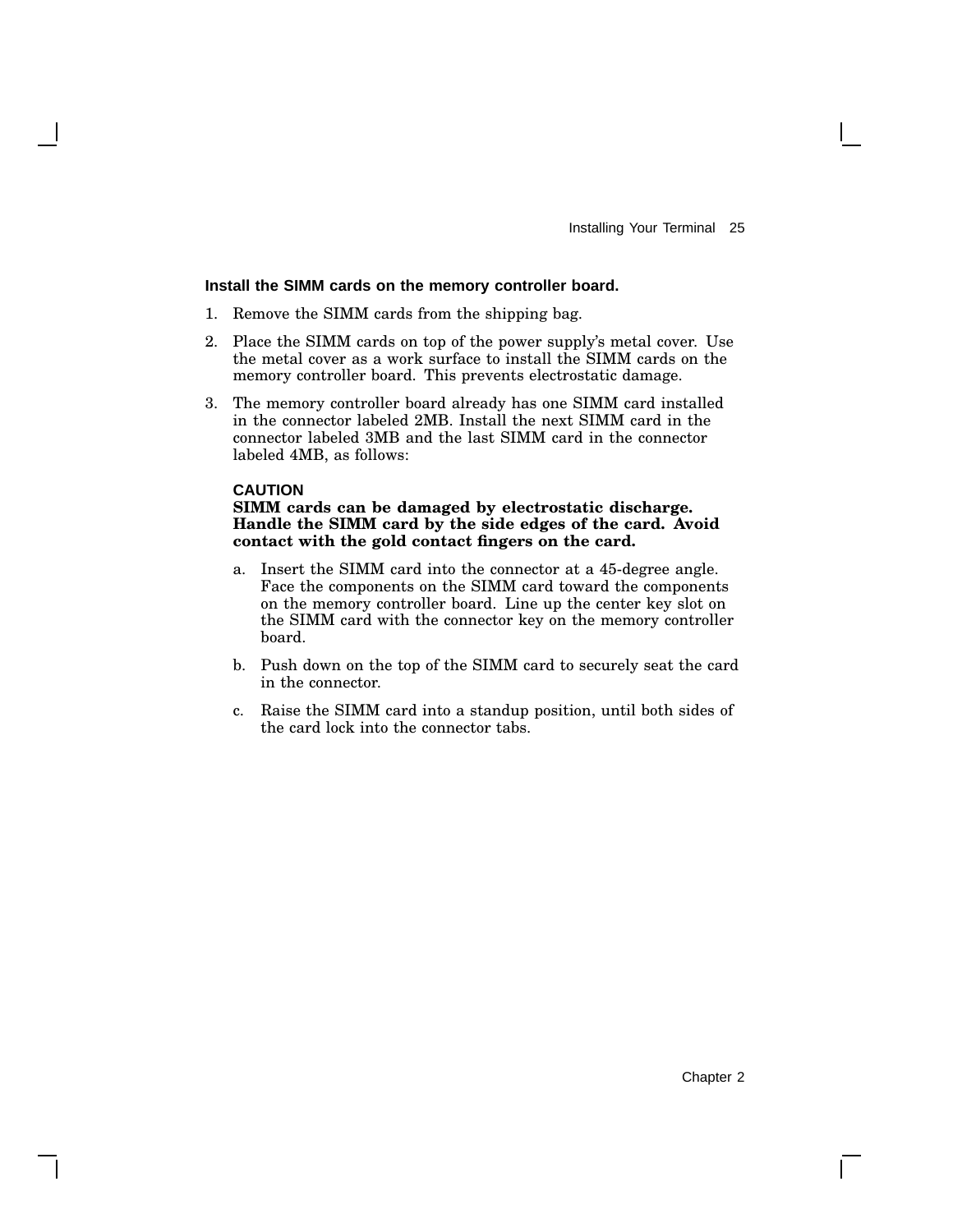

GSF\_0840\_89.DG

 $\bar{\mathsf{I}}$ 

**To remove the SIMM card:** Gently push outward on the tabs at the sides of the connector. Tilt the SIMM card forward at a 45-degree angle, toward the edge of the RAM board. Grasp the edges of the SIMM card firmly and lift the card out of the connector.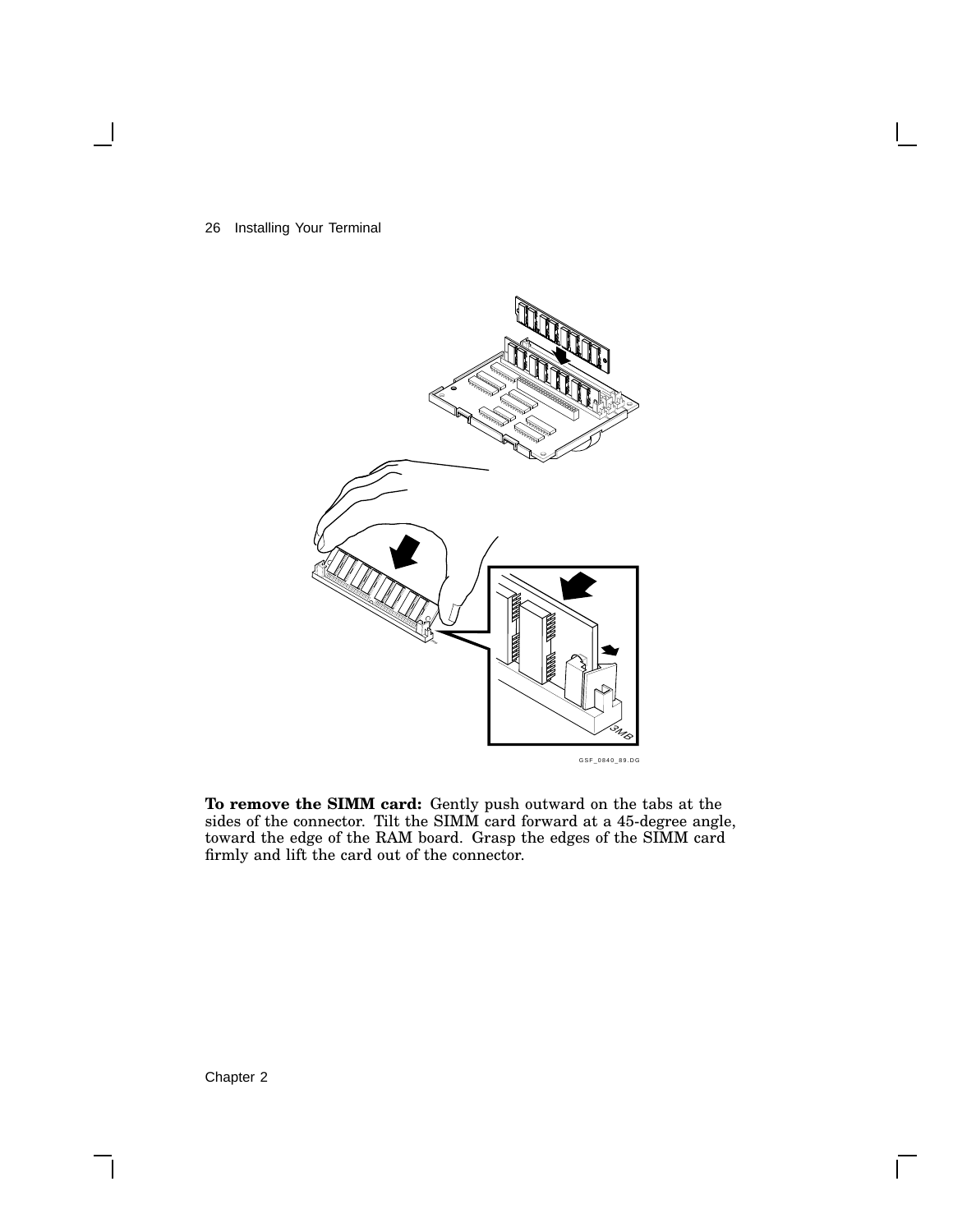### **Install the memory controller board into the system box.**

- 1. Grasp the strap of the memory controller board.
- 2. Carefully place the board on top of its connector and standoffs in the system box. Use the standoffs as guides to align the connector on the board with the connector in the system box.
- 3. Press down firmly on the board and its edges to seat the connector and lock each of the four standoff clips.
- 4. Go to the section ''Replace the system box cover.''

#### **NOTE**

**If you have problems, recheck the installation procedures carefully. If the problem continues, contact Digital Customer Services.**



Chapter 2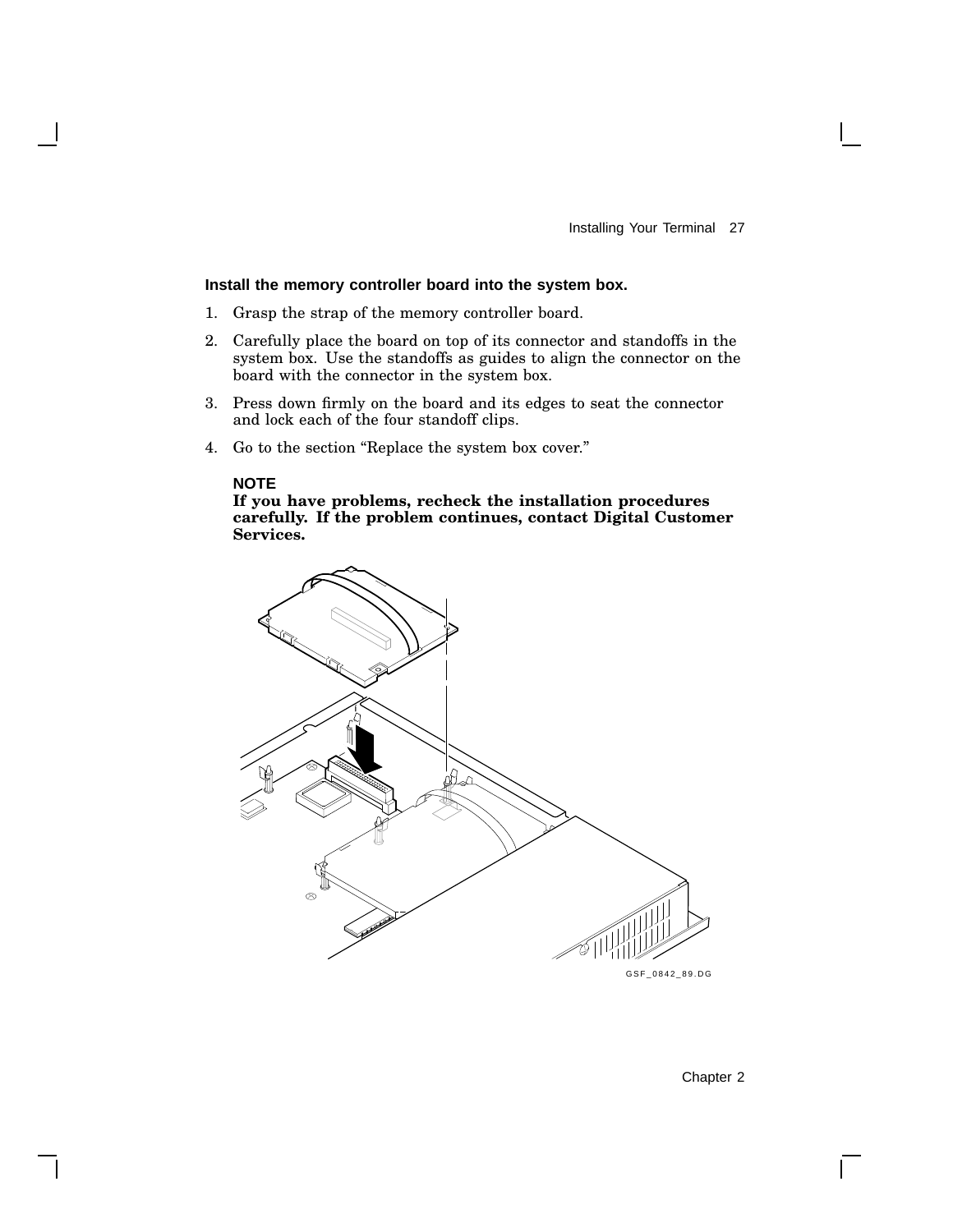### **Installing the ROM Board**

### **CAUTION**

**The ROM board can be damaged by electrostatic discharge. Handle the ROM board by its cover or strap. Also avoid contact with any components or circuitry in the system box.**

### **Remove the old ROM board from your system box.**

- 1. Release the standoff clips by gently pushing each clip away from the board and lifting up on the edges of the board.
- 2. Grasp the strap of the ROM board and pull up firmly to release the ROM board connector from the system logic board.

Set the old ROM board aside.

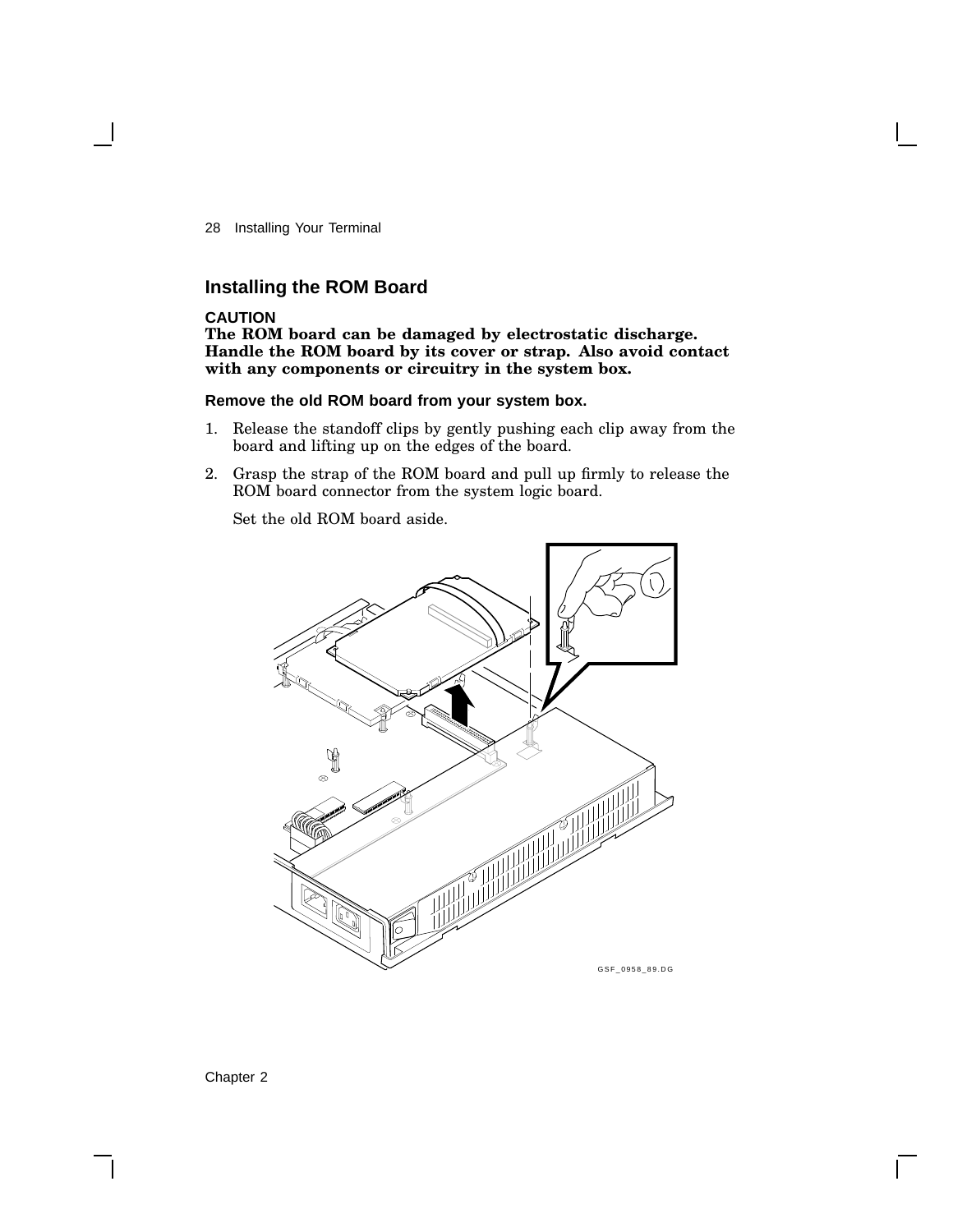### **Install the new ROM board into the system box.**

- 1. Remove the new ROM board from the box and shipping bag.
- 2. Grasp the strap of the new ROM board.
- 3. Carefully place the board on top of the ROM connector and standoffs in the system box. Use the standoffs as guides to align the connector on the board with the connector in the system box.
- 4. Press down firmly on the board and its edges to seat the connector and lock each of the four standoff clips.
- 5. Continue to the next section to replace the system box cover.

### **Replace the system box cover.**

- 1. From the rear of the system box, place the left side of the top cover onto the hinge tabs in the left side of the system box.
- 2. Gently lower the right side of the top cover onto the system box. Make sure the power connector frame slides into the slot behind the power connectors.
- 3. Push down on the right side of the top cover until it snaps into the two push tabs, locking it in place.

### **After Installing the Memory Controller Board or ROM Board...**

If you are installing the terminal, go back to the beginning of this chapter and continue the installation procedure.

If not, perform the following steps:

- 1. Place the monitor on top of the system box. Leave enough room to connect cables on the rear of the system box and monitor.
- 2. Connect the two power cords to the rear of the system box.
- 3. Connect the monitor video cable to the rear of monitor.
- 4. Turn on the system box's  $\sqrt{|O|}$  power switch by pressing (1).
- 5. Turn on the monitor's  $\overline{|||O|}$  power switch by pressing (1).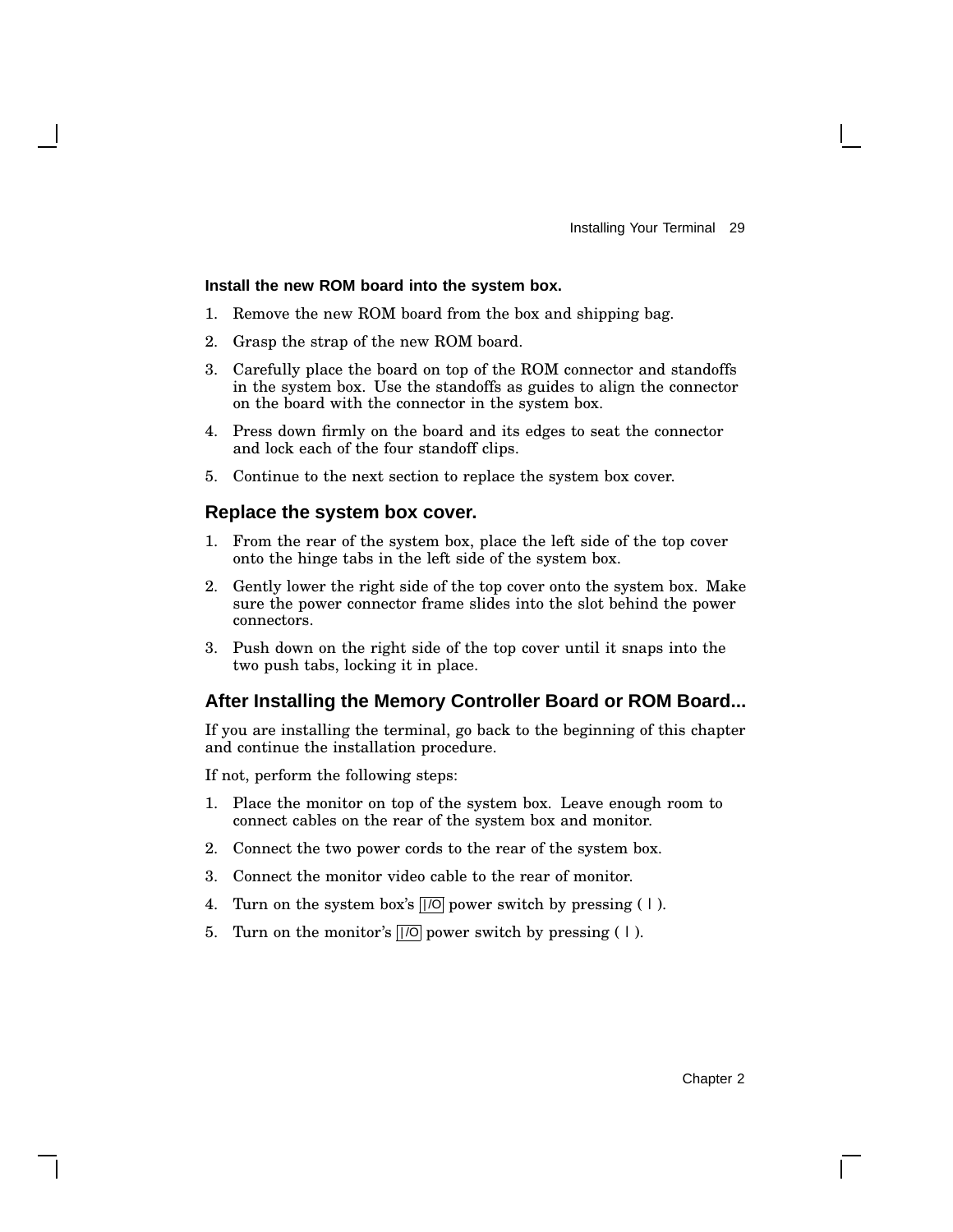### **Verifying the Installation of Optional RAM Memory**

The Terminal Manager window should be displayed on your screen.

Verify that the number on the right side of the Memory Remaining scale displays the correct number of total megabytes in your system.

| <b>Standard</b> | Optional    | $=$ | <b>Number Displayed</b> |
|-----------------|-------------|-----|-------------------------|
| 2 megabytes     | 1 megabyte  |     | ЗM                      |
|                 | 2 megabytes |     | 4M                      |

### **NOTE**

**If you have problems, recheck the installation procedures carefully. If the problem continues, contact Digital Customer Services.**

**The installation procedure for optional memory is complete.**